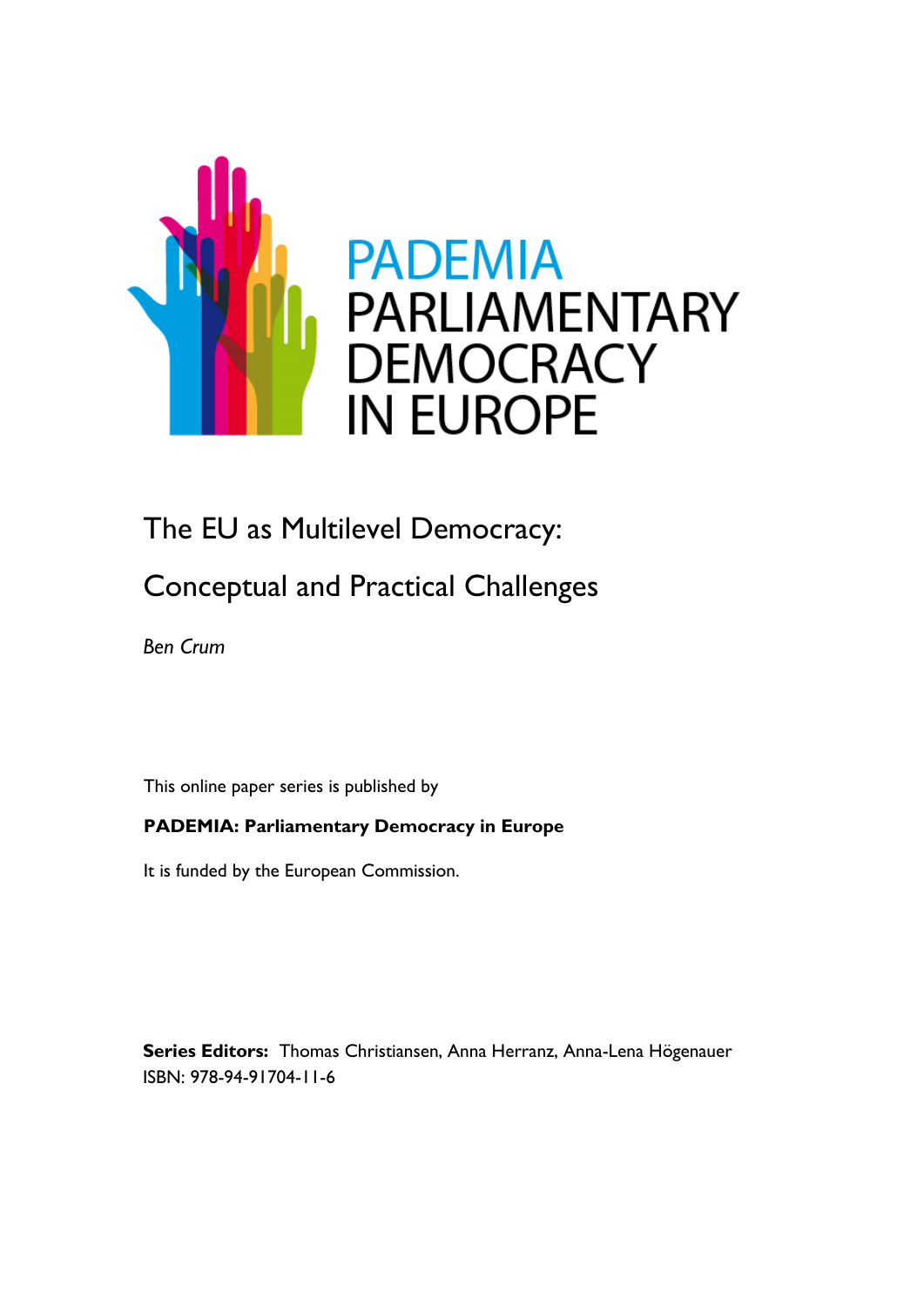# The EU as Multilevel Democracy:

# Conceptual and Practical Challenges

*Ben Crum <sup>1</sup> (Vrije Universiteit Amsterdam, B.J.J.Crum@vu.nl)*

## **Abstract**

-

*The aim of this paper is to systematically think through the implications of conceiving of the European Union as a 'multilevel democracy'. The central claim on which this notion depends is that parliamentary sovereignty in the EU is not embodied in a single institution but remains essentially dispersed across the European level and the whole range of national parliaments. In terms of institutions this implies that, while separate democratic mechanisms are required at the supranational level, these remain complementary to the democratic institutions of the member states (Art. 10 TEU). The emergence of the EU as a multilevel democracy derives from the circumstances that, while functional reasons lead to ever more decisions being adopted at the supranational level, citizens' political allegiance remains concentrated at the national level. Building on the notion of a 'Multilevel Parliamentary Field' and the findings that it has provoked, the paper illustrates the distinctive way in which democratic representation operates in the EU and sketches some of the key challenges this raises for reconstructing representative democracy in a multilevel context.*

<sup>&</sup>lt;sup>1</sup> Paper presented at the 7th Pan-European Conference on the European Union The Hague, The Netherlands, 5-7 June 2014 and at the PADEMIA Workshop on 'Multilevel Democracy', Vrije Universiteit Amsterdam, 30/31 October 2014. This paper has benefited from the useful comments that it received, on these occasions and by mail, in particular from Jae-Jae Spoon, Chris Lord, Markus Patberg, Sandra Kröger and an anonymous reviewer.

Video-version available through http://www.pademia.eu/weblectures/ or directly at https://www.youtube.com/watch?v=iq5HXb8U3T4&list=PLEcx6X31ZkLn\_1YU9J5pbTDcKt5lWjlSE &index=8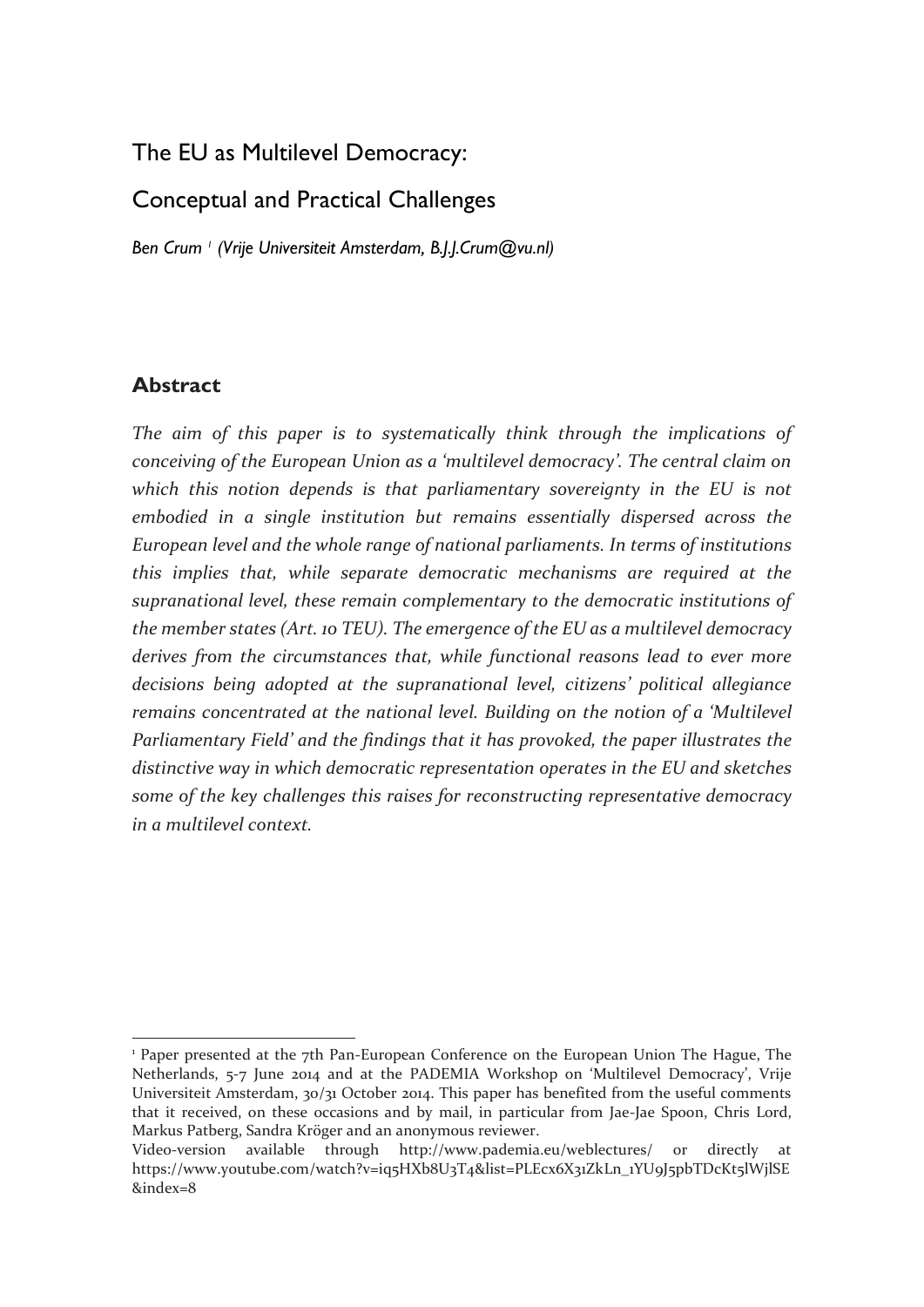### **Introduction**

-

Democratic representation in the EU works in remarkable ways. Consider the unfortunate fate of the Anti-Counterfeiting Trade Agreement (ACTA) in 2012.<sup>2</sup> On 4 July, a majority of 478 members of the European Parliament voted against the ratification of the agreement. While it took some more months, eventually the European Commission was persuaded not to pursue ratification any further. Notably, however, the downfall of ACTA had not started in Brussels, but in front of the European Parliament representation office in Warsaw in January of the same year. As these demonstrations spread over Poland, then Polish Prime Minister Tusk was led to suspend his earlier intention to ratify the agreement. A next episode took place in The Hague in May when the Dutch parliament called upon its government not to sign ACTA or any other treaty of a similar kind. Once the EP came out against ACTA as well, ratification of the agreement came to a halt in all EU countries.

The example of ACTA demonstrates that democratic representation in the EU operates through many channels, and that influence may originate from all over the union. Radicalizing this insight, the central claim of this paper is that parliamentary sovereignty in the EU is not embodied in a single institution but remains essentially dispersed across the European level and the whole range of national parliaments. Indeed, in contrast to national political systems, the parliamentary structure of the EU is marked by the fact that it lacks a clear hierarchy as the lower, national tier retains in crucial respects a stronger claim to democratic legitimacy than the overarching, supranational tier.

The subsequent claim is that we – citizens and academics – are still in the process of digesting the systemic and conceptual implications of this condition. We are so used to the idea that parliaments are sovereign and that they concentrate the power in one place. In the EU, however, political authority remains fragmented across multiple parliaments. What is more, the national parliaments are complemented by a parliament at the supranational level, the European Parliament. However, as the main sources of democratic authority remain at the national level, it is not the central parliament that has the greatest authority. Thus, as decision-making in the EU fundamentally challenges the notions of parliamentary sovereignty and political hierarchy, we need a 'paradigm-change' in our understanding of democracy.

In practice, most scientific analysis of EU democracy appears to sidestep this

<sup>&</sup>lt;sup>2</sup> My account of the ACTA case is informed by original research by Yoav Shemer-Kunz and by Anne Rhebergen.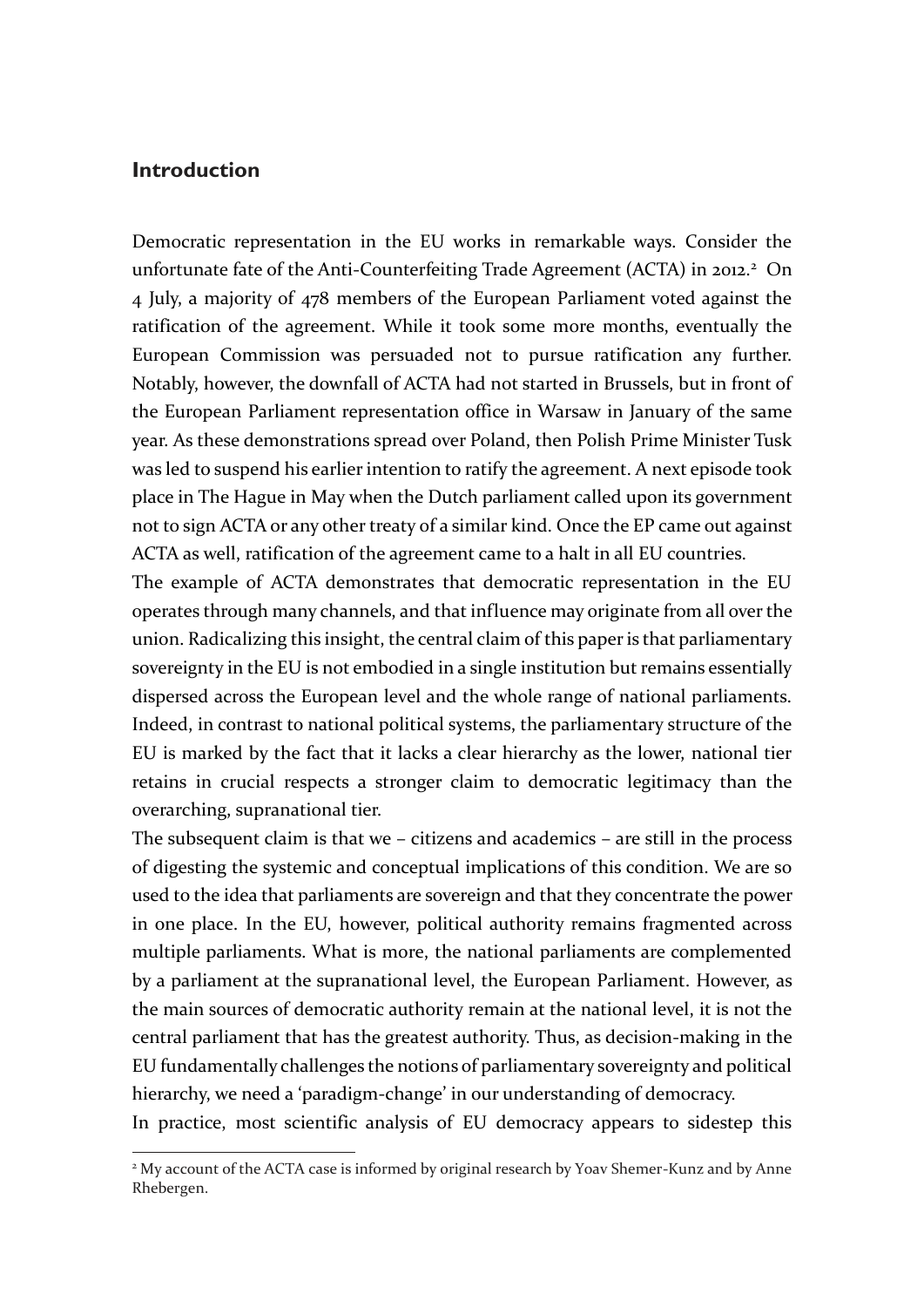challenge by focusing on the performance of individual institutions, or channels, of democratic representation without much regard of the overarching political system in which they are embedded. Thus, we have very sophisticated analyses of the operation of the European Parliament (Kreppel 2002; Hix, Roland and Noury 2007). Also, recent years have seen a major upsurge in analyses of the involvement of national parliaments in European affairs (e.g. Raunio 2009; Winzen 2012). Yet, neither of these two literatures captures the totality of parliamentary representation in EU decision-making. Obviously, however, such an overarching perspective is needed if we are to evaluate the democratic character of EU decision-making.

To be sure, there have been some attempts to come to an integral conceptualisation of EU democracy. Already from the mid-1990s onwards, Neunreither (1994; 2006) examined the interaction between the EP and the national parliaments. By 2002, Maurer (2002) proposed the concept of European multilevel-parliamentarism (*Europäischen Mehrebenenparlamentarismus*) as an over-arching label for the analysis of the EP's and national parliaments' engagement in EU affairs. An even more extensive approach is proposed by Benz (2003), who conceives of the EU as a 'compound polity', with a multiplicity of interacting structures of interest representation. More recently, John Erik Fossum and I have coined the term of a 'Multilevel Parliamentary Field' to grasp the totality of parliamentary involvement in EU decision-making (Crum and Fossum 2009).

While the notion of a 'Multilevel Parliamentary Field' is primarily descriptive in character, the term 'multilevel democracy' is to take the debate a step further by underlining that parliamentary democracy does not only operate in radically distinctive ways in the multilevel context of the EU, but that this also raises particular conceptual and normative challenges to democratic representation. The premise underlying the concept of multilevel democracy is thus that the multilevel character of the EU is no reason to dispense with the aspirations of (representative) democracy, but that to genuinely follow up on these aspirations it is essential to take due regard of the distinctive features of – and the mechanisms at work in – this context.

The aim of this paper is thus to systematically think through the implications of conceiving of the European Union as a multilevel democracy. It does so in four steps. The next section offers a brief analytical sketch of the structure of democratic representation in the EU, while the second section outlines the conditions that have led to the development of this system. Section 3 takes us to the heart of the argument as it seeks to spell out the traits that distinguish EU democracy and the radical implications they have for the very idea of democracy in the EU context. Section 4 then revisits the concept of the 'Multilevel Parliamentary Field' and uses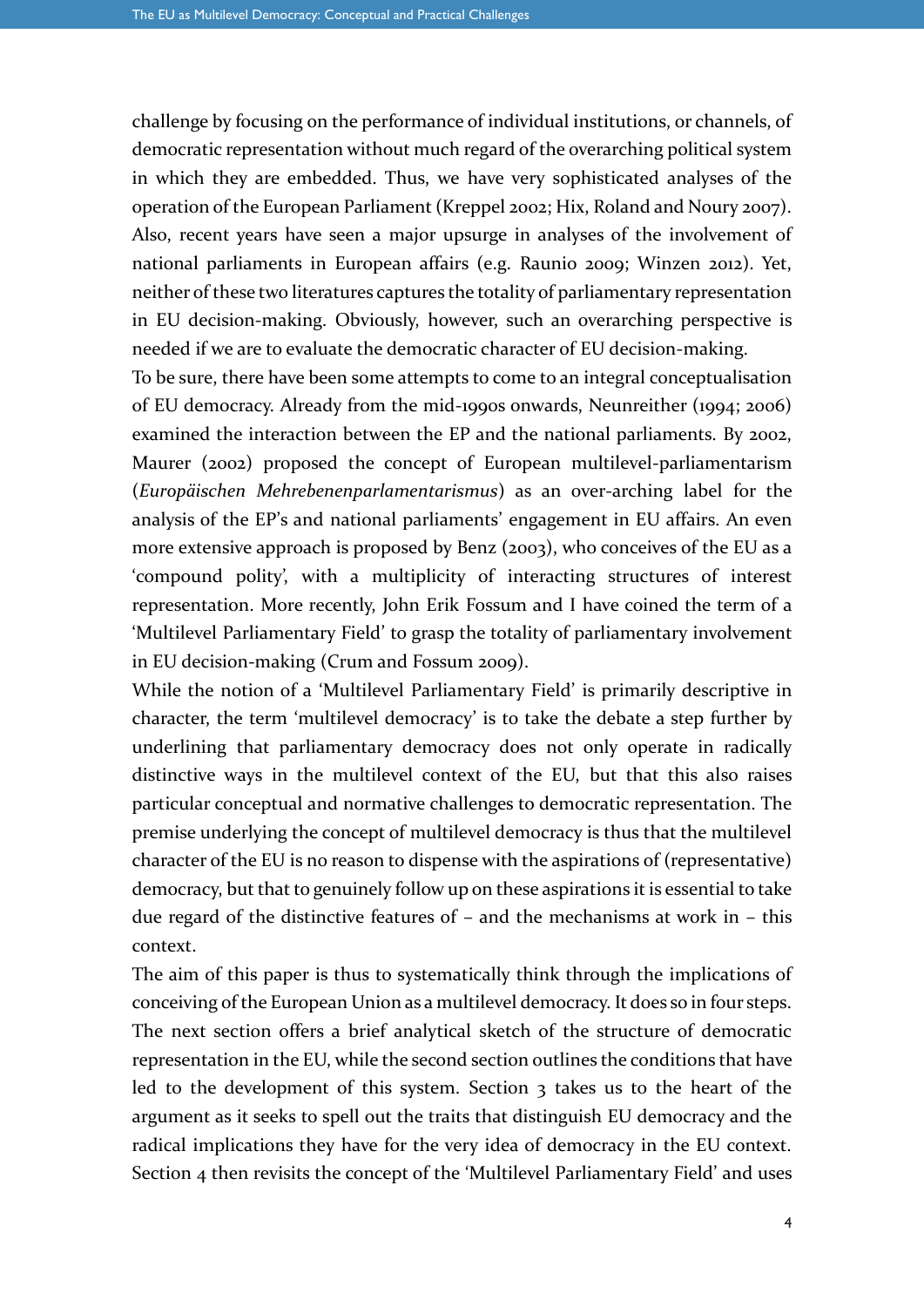its insights to identify some of the key challenges involved in reconstructing representative democracy in the multilevel context of the EU.

#### **1. Two Channels of EU Democratic Representation**

The logical place to start is the Treaty on European Union, and particularly Article 10 that has been introduced by the Treaty of Lisbon to characterize the Union's democratic character. The first two paragraphs of this article read as follows:

- 1. The functioning of the Union shall be founded on representative democracy.
- 2. Citizens are directly represented at Union level in the European Parliament.

Member States are represented in the European Council by their Heads of State or Government and in the Council by their governments, themselves democratically accountable either to their national Parliaments, or to their citizens.

Paragraph 1 is important here because it explicitly provides that the functioning of the Union is founded on representative democracy, and not on some other form of democracy like direct democracy or associational democracy. By implication, parliaments are essential to the democratic legitimation of the Union, and these are covered in paragraph 2.

Paragraph 10.2 indicates two channels through which citizens are represented in EU decision-making. On the one hand, it indicates that "citizens are directly represented at Union level in the European Parliament". This provision recognizes the important role that the European Parliament has come to play in EU decisionmaking. From its humble beginnings as the 'Common Assembly' of the European Coal and Steel Community (1951), the European Parliament has developed into a co-legislator on as good as a par with the Council of Ministers (Rittberger 2005). In principle, (almost) any law that is adopted in the European Union is subject to scrutiny in the European Parliament and requires its approval.

Importantly, however, paragraph 10.2 includes a second channel of democratic representation in EU decision-making, namely one that runs through the member state governments and the national parliaments to whom they are accountable. This channel reflects the historical fact that the member governments stand at the origin of European cooperation. What is more, it also reflects the experiential fact that, for most EU citizens, national parliaments remain the primary focus of political identification (Van Kersbergen 2000). In fact, the evolution of European integration suggests that, however much the European Parliament has gained in powers, it cannot supersede the role of national parliaments in legitimating political decisions. Hence, rather than that national parliaments have been written out of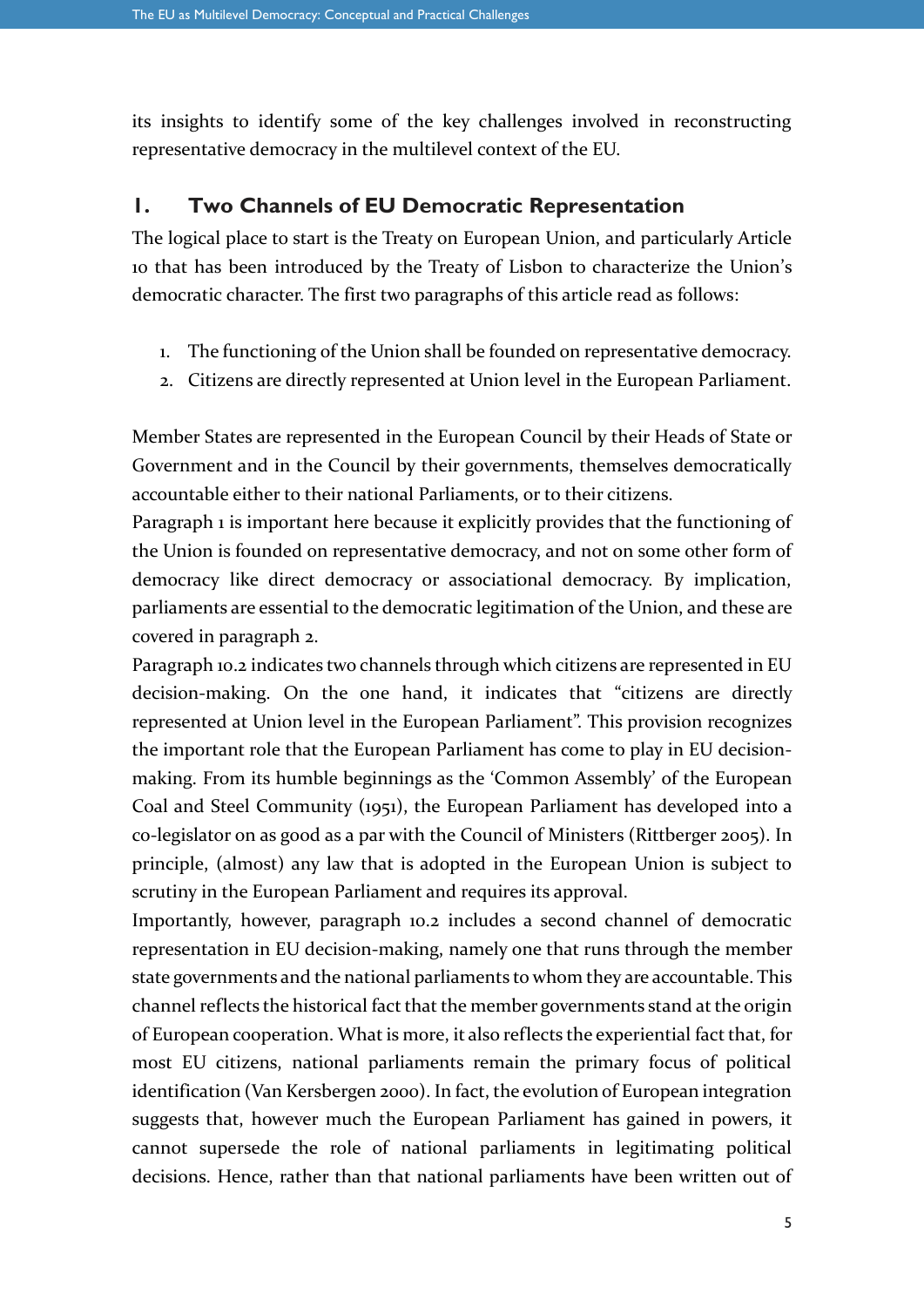the EU's institutional architecture, measures have been taken to reinforce their involvement. This started with the attachment of the Protocol on National Parliaments to the 1997 Treaty of Amsterdam (Raunio and Hix 2000) and has become most explicit in the Treaty of Lisbon with the inclusion of a special article on the role of national parliaments in the EU (Article 10.2b TEU) and of a Protocol that is to ensure them to be fully informed on EU policy-initiatives. Most notably, the Lisbon Treaty also established an 'early warning mechanism' to allow national parliaments to act upon infringements of the principle of subsidiarity (Cooper 2006).

The co-existence of these two channels of democratic representation may be considered an ambiguous, unstable state of affairs. EU federalists may believe, and hope, that the direct channel through the European Parliament will eventually prevail. Others will rather insist that democratic legitimacy remains the exclusive preserve of national parliaments and that the EP fulfils only a symbolic function. However, the upshot of Article 10 TEU is that the two-channel structure of representation is not a transitional phenomenon but an integral characteristic of the EU polity, and that the two channels are to persist side by side.

# **2. The Logic behind Multilevel Democracy: Competences versus Allegiance**

To appreciate why the EU has come to be staked on two complementary channels of democratic representation, it helps to recognize that the process of European integration is conditioned by two competing forces: functional imperatives and political allegiances (Hooghe and Marks 2009). Cooperation between the European states is first of all motivated by functional reasons. Some collective goods (e.g. peace) can only be secured through cooperation; in other respects, cooperation is expected to yield efficiency gains (welfare) that the EU nation-states would not be able to realize individually. In many domains – from product regulation to defence procurement, pensions and taxes – harmonising standards and procedures across European states is expected to create welfare gains by reducing transaction costs and yielding economies of scale. Thus, in general, functional considerations have an inclination to favour higher levels of political organisation.

However, such a tendency towards upscaling does not automatically apply to political allegiance. On the contrary, one big lesson from European integration is that it has underlined how sticky political allegiance tends to be, and how difficult it is for the majority of people to shift allegiances. This point can be nicely underlined by reflecting upon Ernst Haas's classical definition of political integration as: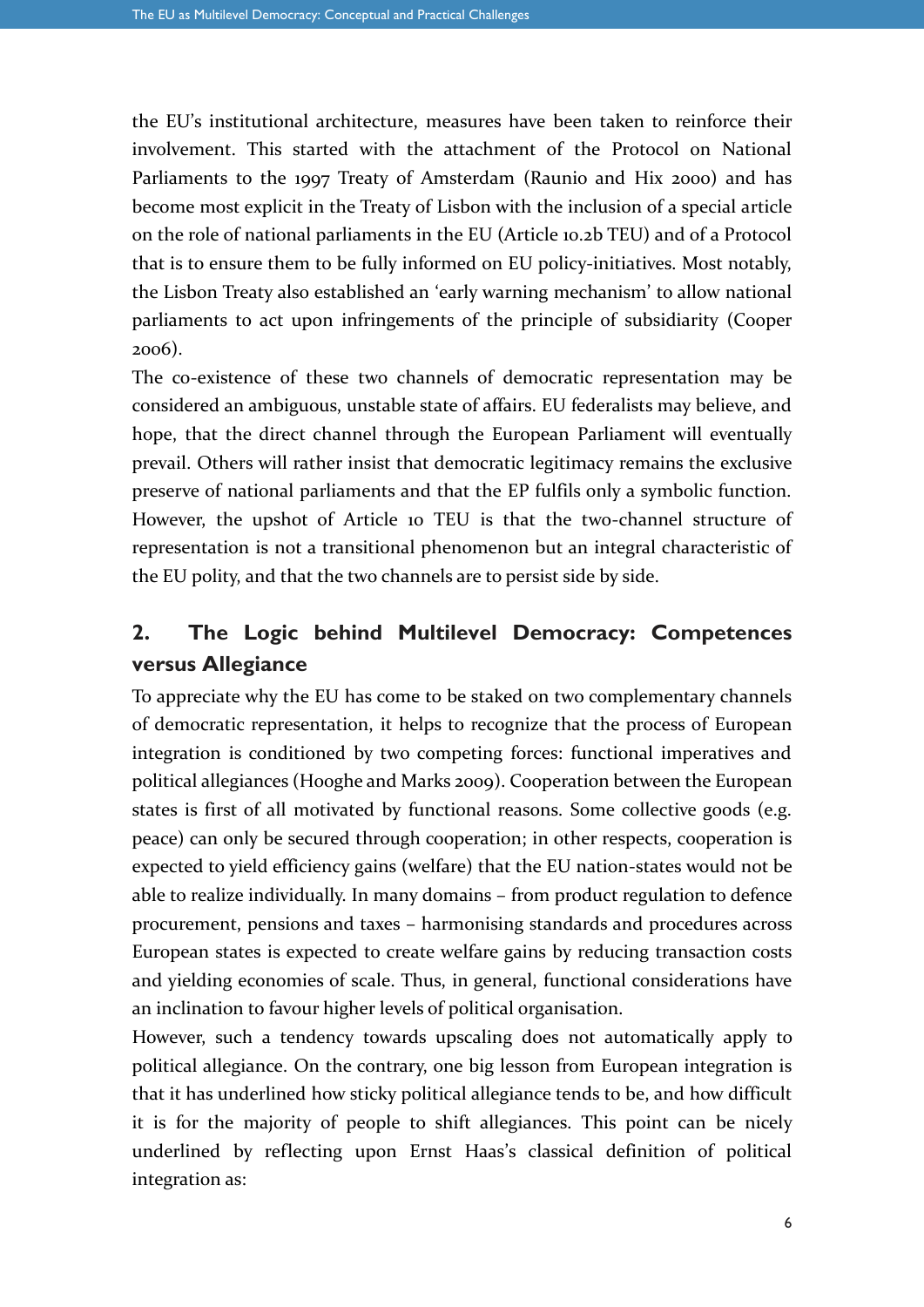the process whereby political actors in several distinct national settings are persuaded to shift their loyalties, expectations and political activities toward a new centre, whose institutions possess or demand jurisdiction over the preexisting nation-states. The end result of a process of political integration is a new political community, superimposed over the pre-existing ones (Haas, 1958: 16).

In Haas's neofunctionalist view the functional logic of shifting powers and rules to the European level would eventually issue in a shift of political allegiance. In fact, this final stage would also complete the supersession of the European nation-states by the supranational political system.

Many of neofunctionalism's insights in the dynamic character of European integration have been borne out and remain instructive, especially if we consider the way the process has picked up over the last thirty years, from the mid-1980s onwards. In particular, neofunctionalists very aptly conceived of European integration as an incremental and cumulative process, although this process has been considerably less linear than they anticipated in the 1950s.

However, the crucial aspect in which neofunctionalism has proven to be fundamentally mistaken is that nation-states have turned out to be remarkably resilient in the process of European integration. Citizens' political allegiance has remained primarily focussed on their nation-states and very resistant to being redirected to the European level; certainly in the presence of deeply entrenched nation-states, linguistic divides, and mature, self-contained national public spheres. This is not to hypostatize political allegiance and to suggest that it is inherently wedded to the national level. The crucial claim here is that even if political allegiance can shift, it does so very slowly, over generations, and is easily outpaced by the transfer of powers that has taken place in Europe.

The implications of the disjunction that thus has emerged between the ongoing Europeanisation of competences and the resilience of national political allegiance have been nicely captured by Vivien Schmidt (2006). She argues that at the EU level we find by now 'policy without politics' as political allegiance remains essentially at the national level while, as a complement, at the national level we have 'politics without policy', as many effective powers have in fact been moved up to the European level.

In short, the EU's multilevel democracy is characterized by the circumstances that, while functional reasons have led integration to progress along many dimensions (membership, scope and depth of competences), political allegiance remains concentrated at the national level. Obviously, such a situation poses a major challenge to democracy.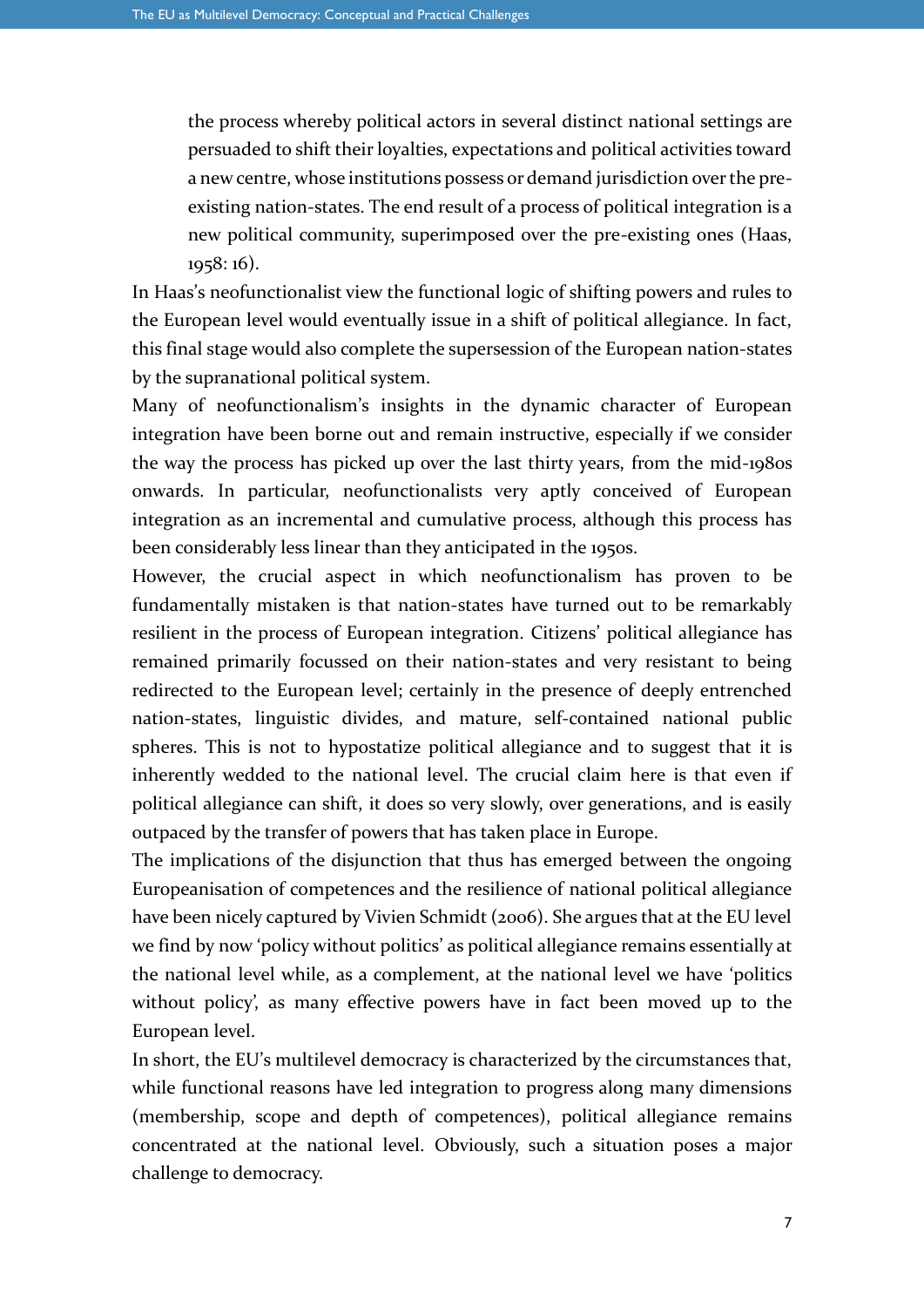### **3. Challenging Parliamentary Sovereignty**

Thus, we can sum up the distinctive constellation of the multilevel EU polity in the following theses:

- The European Union has become a political system, producing authoritatively binding decisions that cannot be reduced to its constituent parts (the member states).
- The primary locus of democratic allegiance for EU citizens remain the national political systems and, within them, the national parliaments that have been authorized by the voters.
- National parliaments can contribute to the democratic legitimation of EU decisions but, given the extent to which integration has proceeded, they cannot shoulder it alone. Hence, it is appropriate that they are complemented by a supranational parliament: the European Parliament.

In short, the EU is a democratically decentred political system, which faces the challenge of legitimating its central and overarching decisions. As such, the structure of the EU political system is quite a bit removed from the familiar democratic templates of national systems. Such templates suggest that it would be logical for the supranational parliament to prevail over those at the lower level, as it is at the centre that decisions are eventually to be settled. This suggestion is however challenged by the fact that political allegiance, legitimacy and authority in the EU remain primarily concentrated at the national level. This mismatch may well feed into much of the present unease and discontent with democratic representation in the EU.

Hence, the key premise of the nation-state based understanding of democracy that is challenged by the structure of the European Union is the premise that democratic authority can effectively be concentrated at the political centre. This condition is at the heart of the doctrine of parliamentary sovereignty; the national parliament is supposed to embody democracy and to concentrate its power. The doctrine of parliamentary sovereignty comes with at least three important implications:

- 1. Parliament is assumed to be able to operate as a unified body that eventually can be taken to speak with one voice, which is taken to express the general interest of the political community.
- 2. Parliament rules supreme and its powers in the public domain are essentially without limits. No other actor but parliament itself decides over what it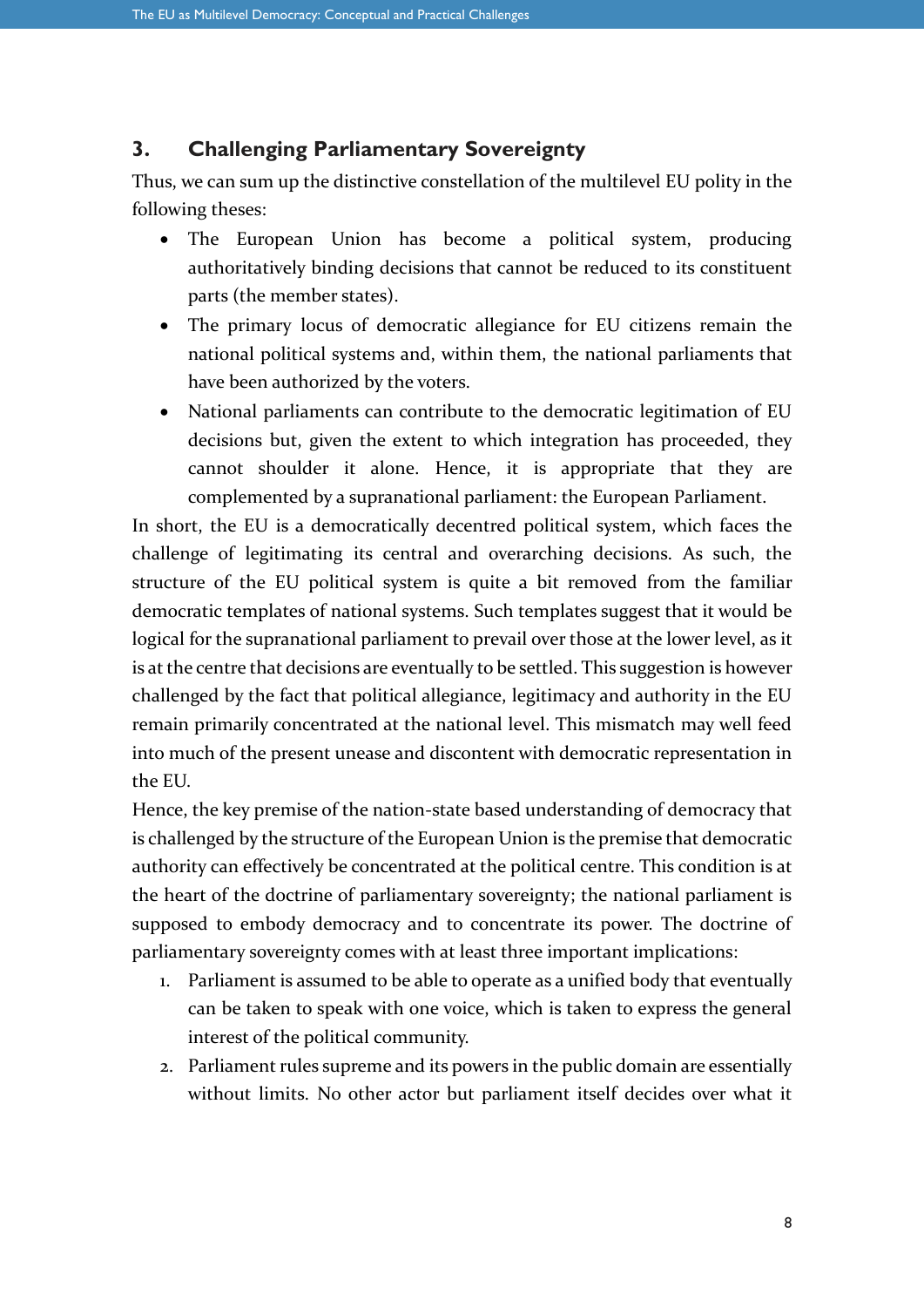decides.<sup>3</sup>

-

3. All collectively binding norms in society are taken to ultimately derive from, and to be authorized by, a law adopted by parliament (the 'rule of law').

However, because democratic authority is not concentrated in a single EU institution, all three of these implications are essentially challenged in the EU. For one, parliamentary sovereignty cannot be said to be embodied in a unified actor in the EU. Instead, it is essentially dispersed across the European level and the whole range of national parliaments. As a consequence, rather than reflecting a clearly focussed process of collective will-formation, the way the will of the people emerges in EU decision-making through multiple channels is extremely obscure. The close observer may find that parliaments interact and respond to each other, but there is no automatic or natural way in which their voices cohere or can be aggregated. Rather they are connected through the complex rules of decision-making that typically require the European Parliament to codecide with the Council of Ministers, which indirectly conveys the wills of the national parliaments but where they only become effective if their positions happen to collude sufficiently to form a qualified majority (or the necessarily minimum to constitute a blocking minority). Beyond those formal lines of interaction, there is of course a whole web of informal contacts and mutual observation, but eventually any such coordination is not formally aggregated or institutionalized.

If the parliamentary input into the EU is not unified, it also follows that it is not self-evident that parliaments are the supreme political actors in the EU. This position is particularly challenged by the prominent role that governments play in EU decision-making as crucial linchpins between the national domains and collective decision-making at the EU level (Moravcsik 1994). In a way, the normative primacy of the national level implies that no political institution can claim supreme authority at the supranational level. Notably, in the Treaty on European Union the provisions on the European Parliament (Art. 14 TEU) precede those on the European Council (Art. 15 TEU). Still, in many respects the European Council, being composed of the Heads of State and Government, is recognized as the most authoritative institution in the European Union. For sure, the authority of the members of the European Council eventually relies on that of their national parliaments. Interestingly enough, however, their combined power in the EU allows them to transcend these constraints, because as a collective actor they are accountable to no one.

<sup>&</sup>lt;sup>3</sup> This premise needs to be somewhat qualified in constitutional democracies in which parliament operates under the constitution and may be bound to respect certain fundamental principles and basic rights. But even then there is no other political actor that it recognizes above itself.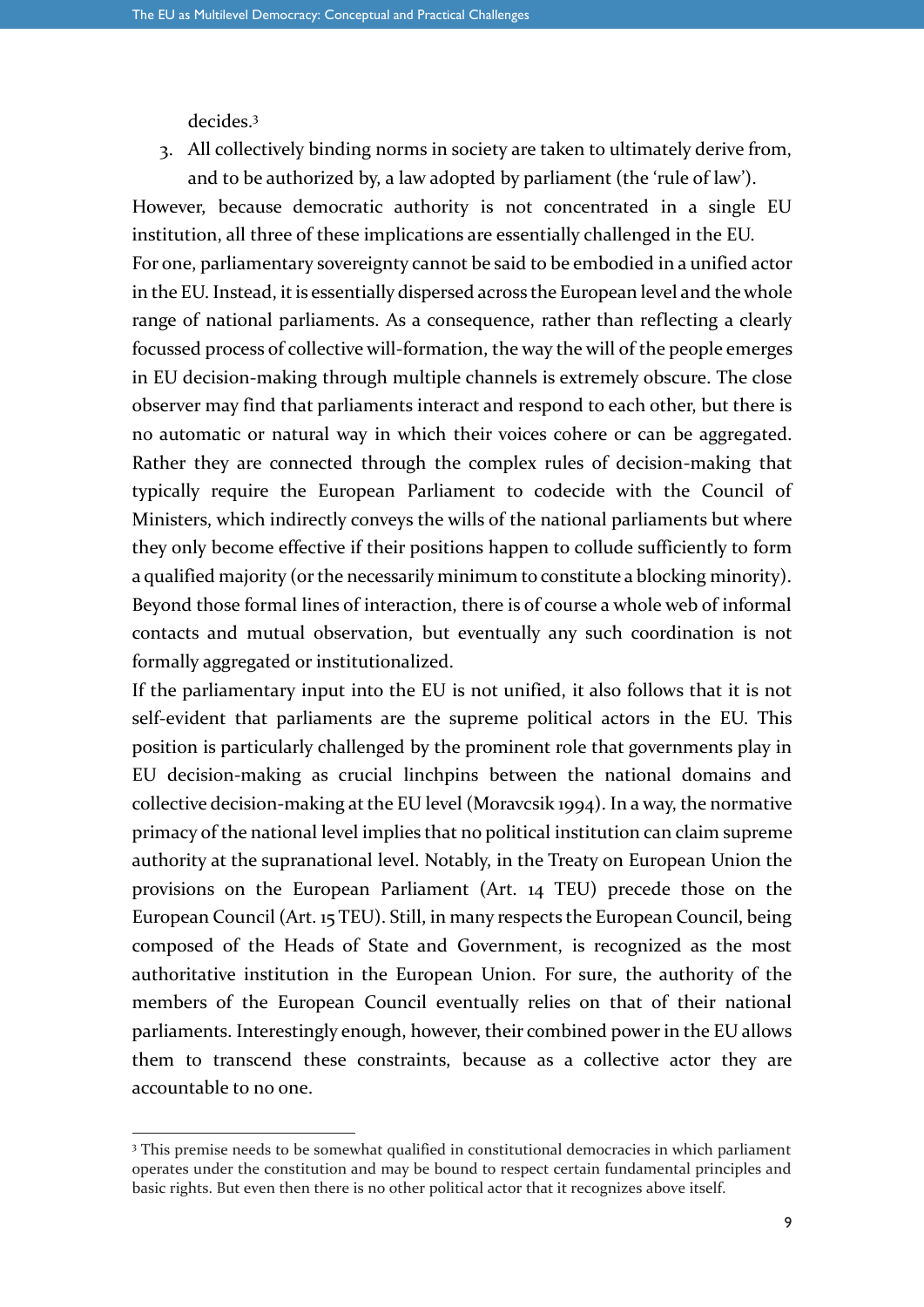Finally, the norm that all collectively binding norms require the ultimate authorization of parliament is also not fully ensured within the political system of the EU. Although the European Parliament's powers have been much extended over the last twenty-five years, it remains excluded from some EU policy domains. And where this is the case, it is not necessarily so that the veto rights of national parliaments have been preserved. Thus, there are gaps in the gatekeeping role of parliaments in EU decision-making. This applies for instance to some financial dossiers, a range of executive decisions in the Common Agricultural Policy, and also to some of the new strategic coordination procedures that have been set up in response to the Euro crisis, most notably the adoption of the Annual Growth Survey and the Country Specific Recommendations (Dawson 2015).

Not only does the way that democratic representation is organized in the EU require us to reconsider the defining characteristics of parliamentary sovereignty, it also poses a fundamental challenge to the way we usually conceive of political hierarchy. In national democracies, local and regional powers are normally assumed to be subservient to the centre.<sup>4</sup> To some extent this is of course also the case in the EU. The Court of Justice recognized very early on (in Costa v. ENEL, 1964) that, if the EU was to operate as an effective political system, EU laws would have to take precedence over any national ones in the sense that once an EU act is adopted its effects cannot be reversed by a national act.

However, when it comes to the ('upstream') production of laws, the balance is a bit more complex. For sure, for most EU legislation the European Parliament is the main parliamentary body as it is much better positioned and facilitated to process EU legislation than are the national parliaments. In fact, most EU legislation can count on little interest from national parliaments. However, if national parliaments do find cause with EU legislation, they have the potential to become a very powerful force that can make its influence felt through various channels. The first among these is of course the Council of Ministers, as that is where the primary agents of the national parliaments sit. A second channel is the political party through which members of the European Parliament remain connected to national politics (cf. Hix 2002; Rasmussen 2008). This channel may be very powerful to the extent that national parties eventually control the procedures for re-election and especially to the extent that members of the European Parliament may want to aspire to a career in national politics still. Third, the Lisbon Treaty has provided national parliaments with the means to directly intervene in the EU legislative process whenever they

-

<sup>4</sup> In federal systems the situation may be a bit more complex as some competences are left under the exclusive authority of the regional authorities or these retain considerable discretion in setting their own laws.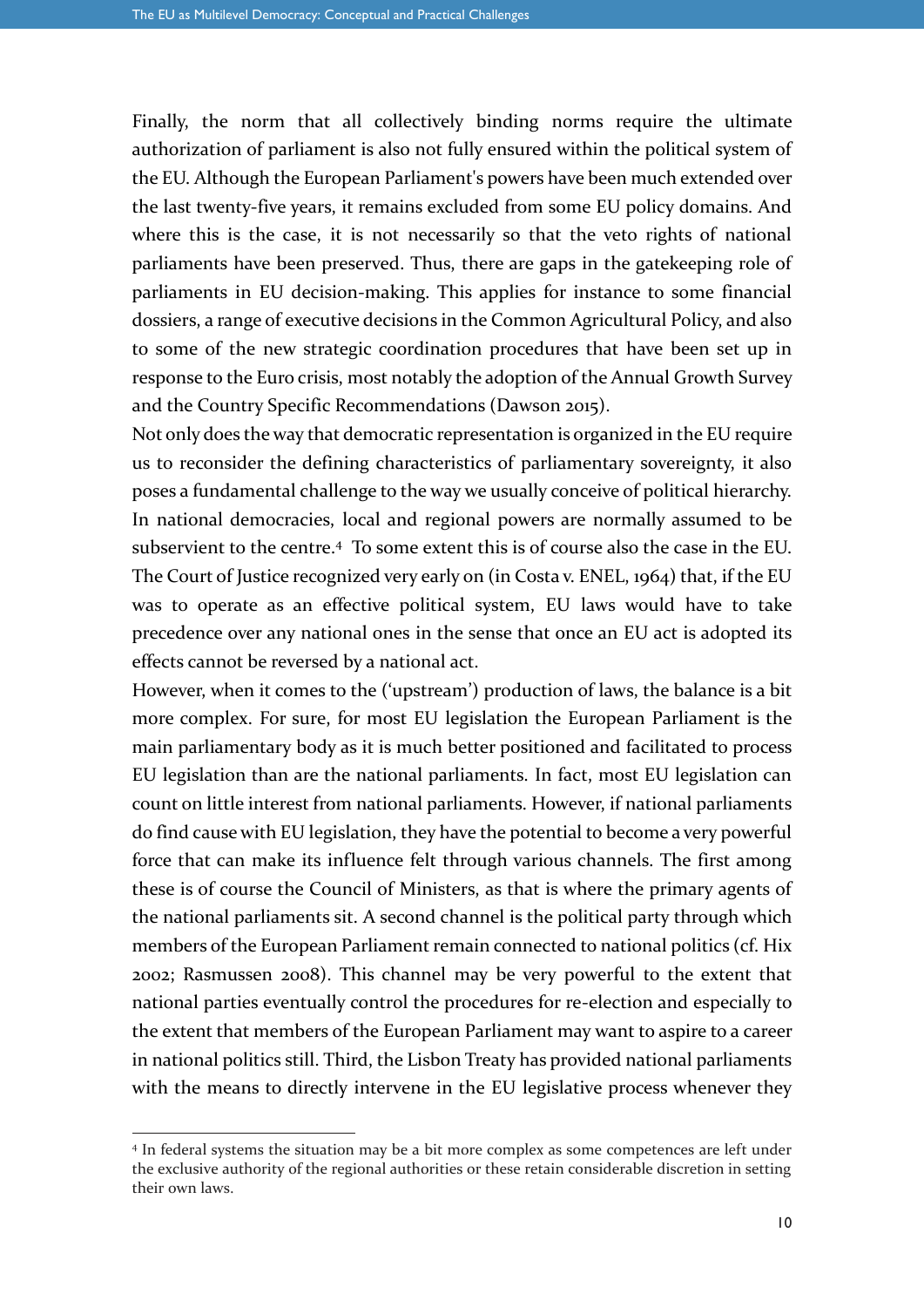find a legislative proposal in conflict with the principle of subsidiarity: the Early Warning Mechanism. With these various means, national parliaments can hold considerable sway over the European Parliament even if the latter is uniquely positioned at the centre of EU decision-making.

#### *Interlude: Multilevel democracy versus Demoi-cracy*

There are clear parallels between the concept of multilevel democracy and its theoretical implications that I advocate here and the proposal to conceive of the EU polity in terms of a 'demoi-cracy' (a.o. Nicolaïdis 2004, 2012; Cheneval and Schimmelfennig 2013; Bellamy 2013). Compared to demoi-cracy, the purpose of the notion of multilevel democracy would appear to be slightly more mundane as it focuses on understanding the institutional organization of democratic representation in the Union. In contrast, accounts of demoi-cracy often seem to serve a larger aim in trying to provide an "a collective self-understanding" or narrative, or even something like an ethos for the European Union and its citizens. What is more, partly because the notion of multilevel democracy does not insist on a particular understanding of the EU polity, it is normatively less presumptuous and more open to a dynamic understanding of the way in which democratic representation in the EU gets organized and evolves over time.

Indeed, the main reason not to directly embrace the concept of demoi-cracy is that it seems to privilege the national level of demoi, given its historical primacy and their assumed efficacy at that level.<sup>5</sup> In contrast, demoi-crats are much less insistent on the importance of democratic representation at the supranational level, and the potential for a demos to emerge there. Indeed, from much of the work on demoicracy, the demos emerges as a rather absolute and dichotomous category: there either is or is not a demos, and one is either in or out. This approach would preclude in-between possibilities like emerging (supranational) demoi(-in-the-making) and intersecting demoi, where a single person can be affiliated to multiple demoi. Thus, the concept of demoi-cracy risks hypostatizing demoi as a category that has once 'naturally' emerged at the national level but can never evolve or be recreated in an other, international, setting.

# **4. Democratic Challenges of the 'Multilevel Parliamentary Field'**

-

<sup>5</sup> While a tendency to privilege national demoi is inherent to the concept of demoi-cracy per se, the exact views vary among the proponents of the concept. While Bellamy (2013) is for instance quite explicit in limiting the scope of demoi to national demoi, Nicolaïdis's (2004, 2012) position is considerably more open and dynamic.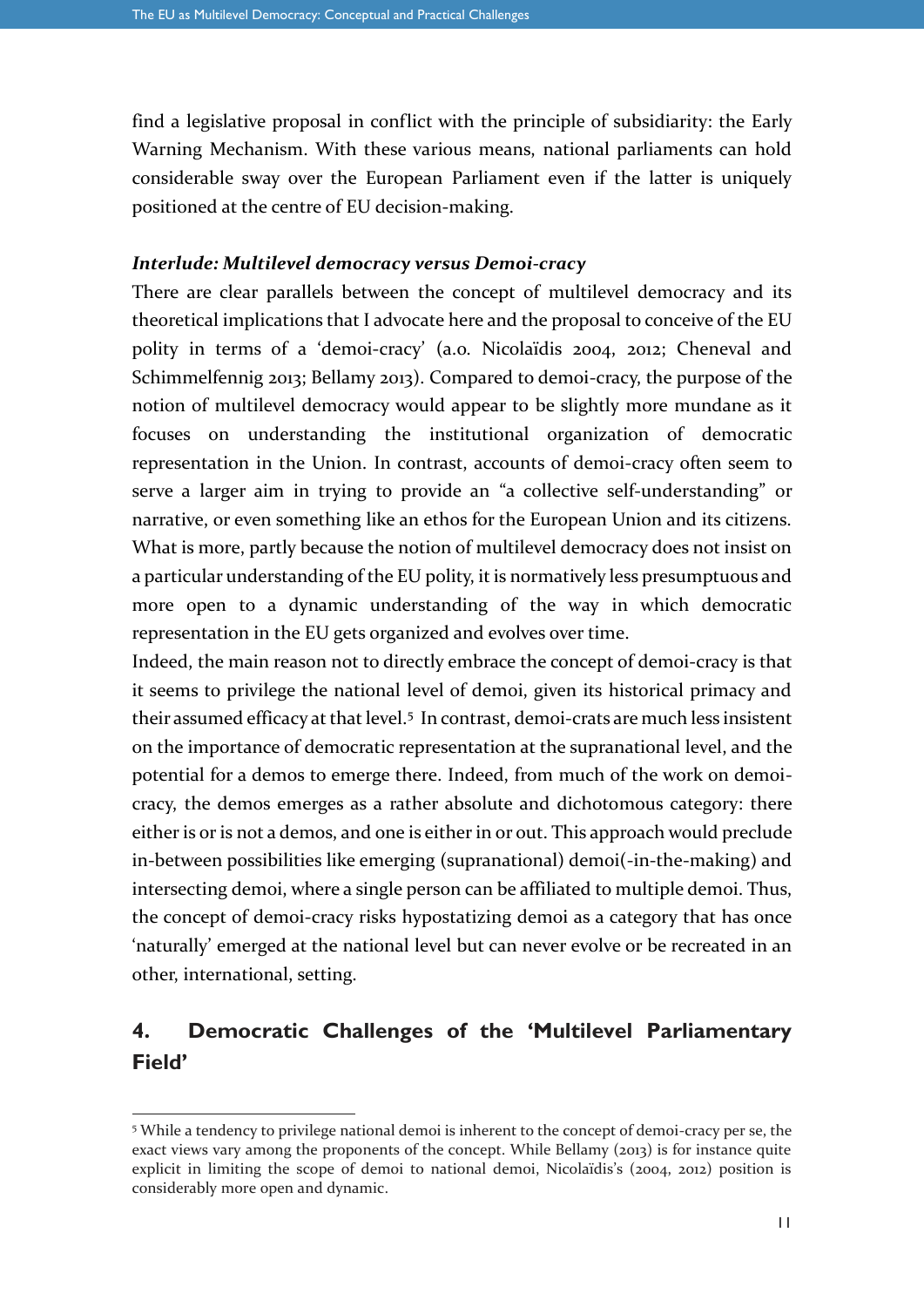To bring to light the particular challenges multilevel democracy faces in the EU, it is essential to first demonstrate the particular ways in which the EU structure of democratic representation actually deviates from the one normally encountered in the national context. Building upon the findings that have been provoked by the notion of a 'Multilevel Parliamentary Field' (Crum and Fossum 2009), I want to demonstrate the distinctive mode of operation of the EU's system of democratic representation and sketch some of the challenges that it raises organized around the four rubrics of influence, motivation, emulation and coordination.

Before turning to that analysis, it is important to underline that our key purpose with the notion of the 'Multilevel Parliamentary Field' was to introduce a nonpresumptuous concept of how parliaments operate in EU decision-making, which would not presuppose any kind of hierarchy but rather allow for the fact that parliamentary involvement in EU decision-making comes in many different forms and is embedded in different constitutional traditions. What is more, the way that parliamentary powers are aggregated in the actual process of EU decision-making is only loosely specified in the treaties. Still, in the end, these various representative institutions and the channels through which they operate are united by the exercise of one joint function and the role perception that comes with it: that of representing the people in EU decision-making.

Ultimately, the notion of the Multilevel Parliamentary Field also served to shift the focus from a formal understanding of democratic representation in the EU as based on two channels to a much more complex behavioural analyses of the complexity of activities that seek to realize this understanding in the actual practice of EU decision-making. It is only after due appreciation of the distinctive logics of these activities and their interactions that one fully comes to see the particular challenges involved in realizing multilevel democracy.

#### *Influence*

As was also illustrated by the example of ACTA in the introduction, a first insight of analysing democratic representation in the EU as a field is that it makes one appreciative of the whole wide range of positions from which democratic controls may operate on EU decision-making. This is easily underestimated if one only focuses on the voting patterns in the European Parliament and the Council of Ministers. Resistance to EU proposals may originate from the European Parliament, but just as well from the German Bundestag (as in the case of the European Stability Mechanism) or from trade union pressure on the Social-Democrats in the Swedish parliament (Crum and Miklin 2013: 79).

What is even more notable is the various ways in which resistance, once it flares up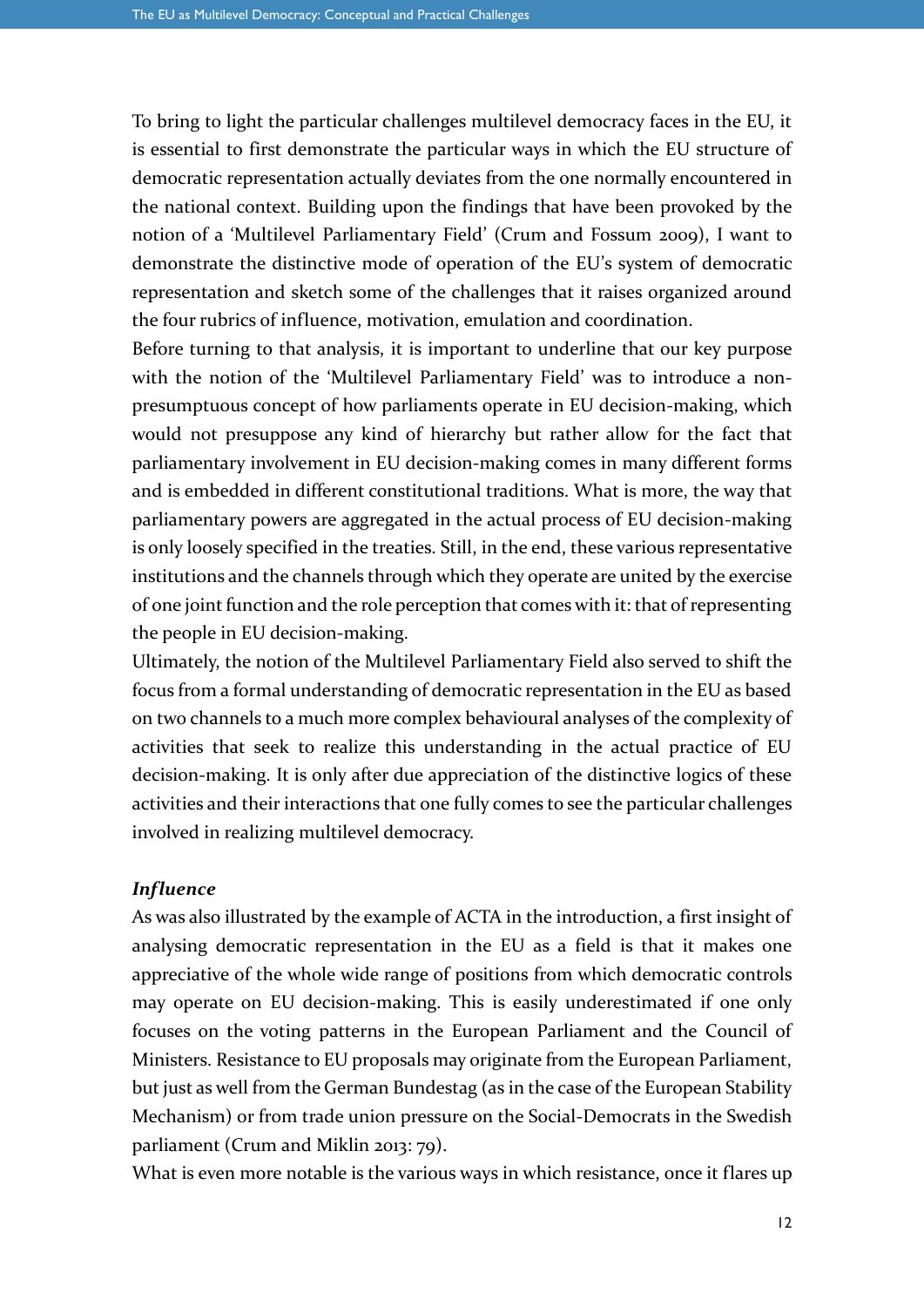somewhere, may find its way through the field. The most obvious channel is of course that it is brought to bear upon one of the national government representatives in the Council of Ministers. Besides that, however, resistance may also be communicated to other parliaments or to party contacts in other countries and in the EP. Typically in the case of the ratification of the Anti-Counterfeiting Trade Agreement (ACTA) and also of the EU Services directive (Crum and Miklin 2013) we have seen a pattern in which resistance trickled down from one parliament to the next. More systematic patterns of coordinated resistance are invited by the subsidiarity mechanism that requires a third of the parliaments to register their opposition against an EU legislative proposal. Indeed, for the two directives for which this threshold has been reached so far, the Monti II directive and the proposal for a European Public Prosecutor, we know that some national parliaments actively lobbied other parliaments to express their opposition (Cooper 2015).

These examples underline that power in the EU Multilevel Parliamentary Field is not simply allocated according to a given hierarchical order but can rather be activated by a whole range of means. By playing these means well, parliamentarians in the EU political system may be able to exercise influence far beyond their numerical strength.

#### *Motivation*

The second insight that the perspective of the Multilevel Parliamentary Field highlights is that parliamentarians face opportunity costs in engaging with EU matters (Crum and Fossum 2013: 257ff.). Indeed, for most national parliamentarians their primary focus remains their own institution and not necessarily the EU setting in which it has come to be embedded. Their local context is also the context in which (national) parliamentarians are most likely to find immediate rewards: political influence, media exposure, party political credits. In contrast, the incentives for national parliamentarians to engage with EU matters are small: the investment costs are high and the gains very uncertain.

Still, there are some incentives that may motivate MPs to engage with other parliaments in the EU. While EU affairs is certainly not the most desired portfolio in national parliaments, its international orientation serves to lend it a certain appeal. Depending on the party, international engagement may help to increase one's status in the faction and open up new (European) career prospects. Notably, we witness increasing traffic from national politics to European politics and back again; most notably, former MEPs Helle Thorning-Schmidt and Alexander Stubb returned to their home countries to become prime ministers.

What is more, a network of parliamentary colleagues in Europe may in fact be useful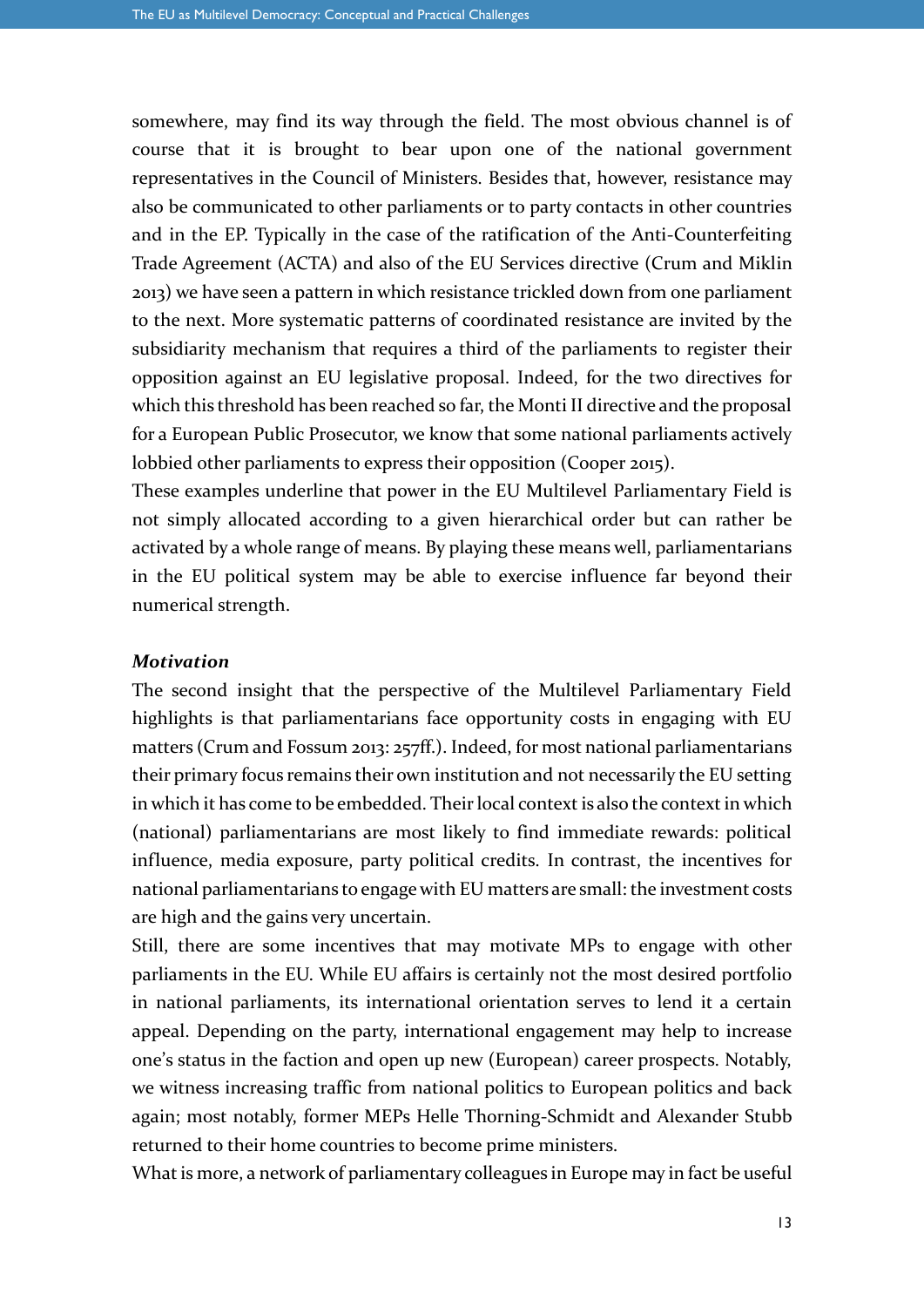in doing one's job in the national arena. It may offer useful insights in experiences elsewhere and, particularly for opposition parties, such contacts may offer access to international information without having to rely on one's own government. In some cases, this information may be directly employable as in the case recounted by Peters et al. (2013: 121) where a Dutch parliamentarian drew on the experience in other EU countries to challenge his Minister's claim that it was not feasible to station armed forces on freighters passing the Somali coast.

#### *Emulation*

A third distinctive feature of the perspective of a Multilevel Parliamentary Field is that it is particularly attentive to the emergence of behavioural patterns across parliaments. While, as I have underlined above, much of the parliamentary structures in the EU remain under-institutionalised, we see that different parliamentary actors face similar challenges and look at each other for ways to deal with them.

One example of this is the way in which national parliaments have come to monitor each other's way of organizing EU scrutiny, often adopting good practices developed by other parliaments. Buzogány (2013) has documented how the Danish Folketinget and the British House of Lords have long served as models for inspiration for the organisation of the scrutiny of EU affairs in other national parliaments. Of the ten member states that acceded to the EU in 2004, seven national parliaments modelled their scrutiny models on that of the Danish parliament, while the remaining three maintained close contacts with parliaments in the UK and France.

Another example of emulation is the way in which in different policy domains national parliaments and the European Parliament have come to organize regular conferences for the exchange of views and the coordination of positions. The longest standing model of this is COSAC, the Conference of Parliamentary Committees for Union Affairs of Parliaments of the European Union. In recent years structural conferences have been set up for the specific policy domains of the Common Foreign and Security Policy (see Herranz-Surrallés 2014) and for financial and economic affairs (see Cooper 2014; Kreilinger 2013). These conferences face particular challenges in defining their Rules of Procedure and, particularly, in determining the weight of the involvement of the European Parliament. Notably, while the eventual solutions adopted in the two cases bear striking similarities, they eventually take slightly different forms.

These examples demonstrate the emulation of practices across the EU. At the same time, they also highlight that practices vary as they are each time tailored to the particular context at hand. These variations underline the absence of central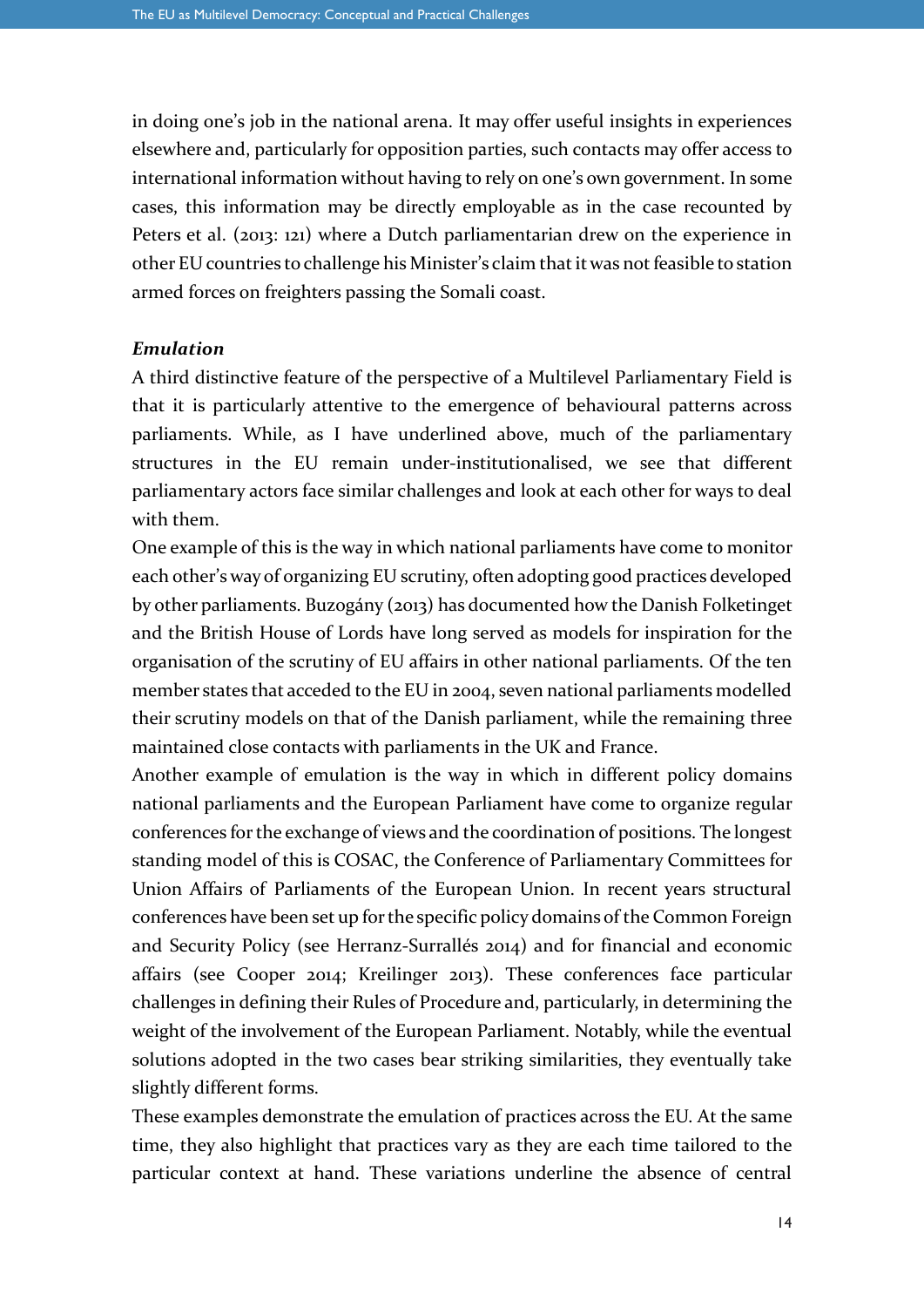steering and the lack of institutionalisation of the system of the EU system of democratic representation.

#### *Coordination*

Finally, the perspective of a Multilevel Parliamentary Field is particularly attentive to the development of formal and informal forms of inter-parliamentary coordination. It is only through such forms of coordination that the fragmented structure of democratic representation can become more than the sum of the parts and aspire to represent the EU peoples as a whole. In the EU, inter-parliamentary coordination takes place in a wide range of formats (cf. Crum and Fossum 2013). It can be bilateral in character; for instance when a delegation from one parliament visits another or when members of the European Parliament are given speaking rights in the national parliament. However, as noted in the preceding section, ever more inter-parliamentary coordination in the EU is facilitated by a series of 'multilateral' platforms or conferences in which parliamentarians with similar responsibilities or interests meet, like the conference of the EU affairs committees of national parliaments (COSAC), the Interparliamentary Conferences for the CFSP and the CSDP, and the Interparliamentary Conference on Economic Governance. Importantly, these formal contacts are complemented by a wide range of informal contacts among individual parliamentarians and political parties. In fact, these informal contacts are probably of even greater importance than the official networks (Miklin and Crum 2011).

Importantly, however, inter-parliamentary coordination cannot be premised on the assumption that the interests of parliaments naturally align. Certainly on issues with distributive implications, the interests of national parliaments may well conflict and, hence, national parliaments may prefer to operate on their own or in coalitions that involve smaller subsets of the parliaments in the system.

The Treaty of Lisbon has played an important role in stimulating interparliamentary coordination. This is most obvious in the case of the Early Warning Mechanism that invites national parliaments to coordinate their objections to potential infringements of the principle of subsidiarity. As said, in some instances we have seen national parliaments coordinate their responses to proposed EU legislation. Notably, however, there have also been cases where national parliaments have submitted opinions that opposed each other (cf. Cooper 2013: 59).

The Treaty of Lisbon's Protocol on the Role of National Parliaments also included a call (Article 9) on the national parliaments and the European Parliament to together "determine the organisation and promotion of effective and regular interparliamentary cooperation within the Union", adding in particular the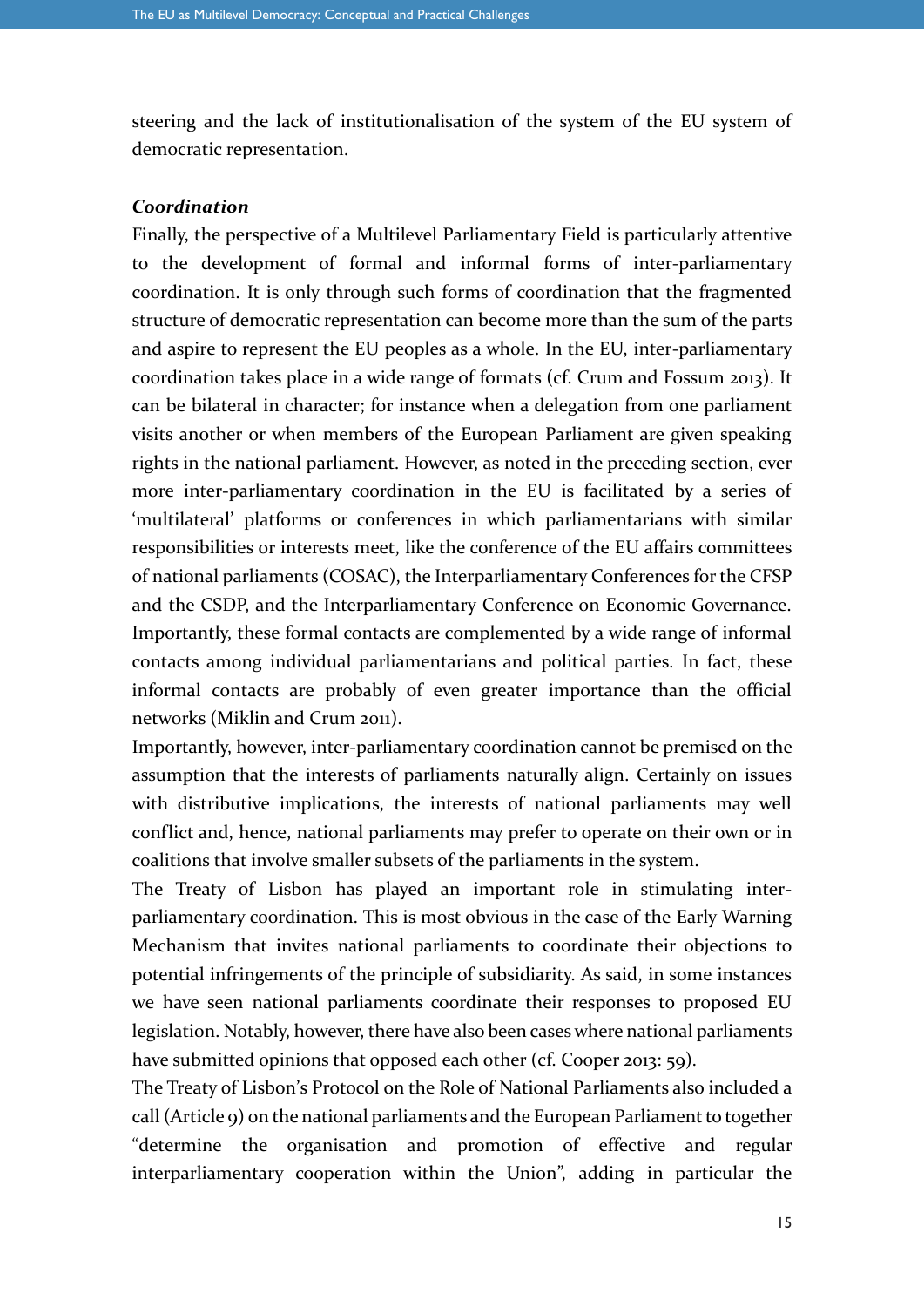suggestion to establish an interparliamentary conference on the common foreign and security policy. Although parliamentarians on all sides recognize the merits of interparliamentary cooperation, once they actually get together some notable disagreements become visible. In particular we see that the European Parliament is keen to claim a broad representation in these conferences while the national parliaments are keen to prevent the EP from becoming too dominant (cf. Herranz-Surrallés 2014). There are also recurring differences in the substantial orientation between the national parliaments and the European Parliament, as the latter tends to be more open to supranational solutions and less concerned about subsidiarity (cf. Cooper 2013: 61ff.).

Going by the experiences so far, there are two conditions that seem particularly important for interparliamentary coordination to make a mark on EU decisionmaking. One is that, as far as input from national parliaments is concerned, it is essential that (some of the) stronger parliaments are involved, where 'strength' may reflect both the size of the member state involved and the EU scrutiny powers of the parliament. A second condition is that successful collaboration requires one or more parliaments to take the lead in seeking to mobilize others. At times, this role may be fulfilled by the European Parliament. Most naturally, however, this role is taken up by the parliament of the country holding the rotating Council presidency. Ideally, of course the two conditions coincide in that the leading parliament is also recognized to be a prominent one.

## **Conclusion**

The challenges for the EU to operate as an effective and recognizable system of democratic representation often remain under-appreciated. In this paper I have highlighted the fact that EU decision-making is staked on two distinct channels of democratic representation: one running through the European Parliament and one running through the national parliaments and their governments. My central claim, building on this observation, is that parliamentary sovereignty in the EU is not embodied in a single institution but remains essentially dispersed across the European level and across the whole range of national parliaments. This condition necessitates a distinct perspective on the way democratic representation operates in the European Union.

Such a perspective can build on the notion of a 'Multilevel Parliamentary Field' that John Erik Fossum and I have proposed as it functions as a non-presumptuous concept of how parliaments operate in multilevel decision-making without assuming democratic representation to be embodied in a single institution or to fit a clear hierarchical order. Instead it suggests a more sociological perspective on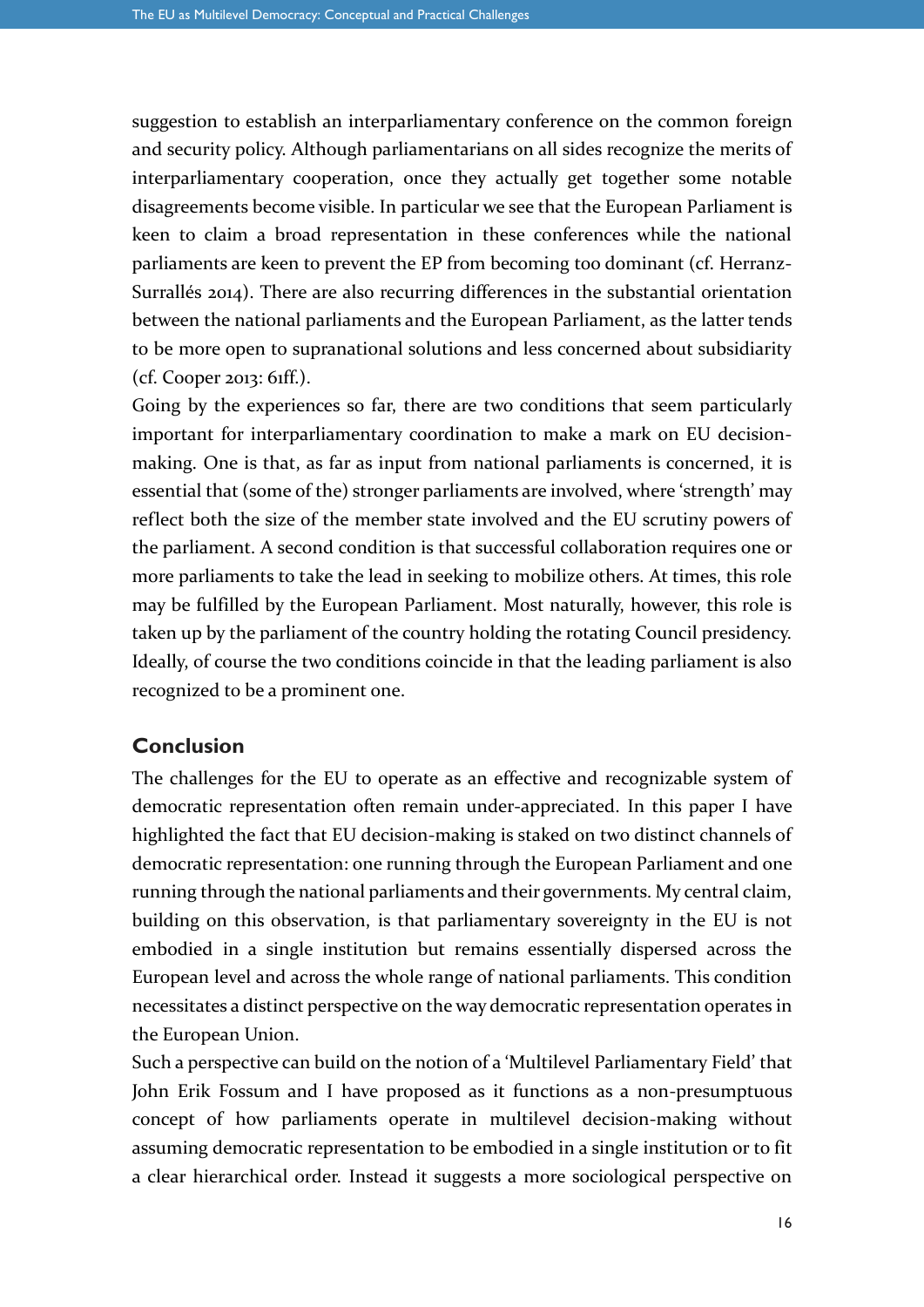democratic representation in the Union with particular attention for patterns of influence, motivation, emulation and coordination. The evidence we have so far on inter-parliamentary relations in the EU underlines the fragmented character of the EU's democratic structure and the fundamental challenges that this raises. It highlights how difficult it is for parliaments in the EU to cohere and how easily they can be played off against each other. The European Parliament fulfils an indispensable role but, given most citizens' primary allegiance to their national parliaments and the deep-seated differences between the member states, it cannot claim to fully contain the will of the European people.

Eventually, the question is whether and how multilevel democracy is viable at all: is it possible for the structures of democratic representation in a multilevel political system to live up to the values that underlie representative democracy as a doctrine? As a way to address this question we can take the essence of representative democracy to be defined by three elements: a) public control, b) political equality, and c) individual rights to justification (i.e. deliberation), as proposed by Chris Lord (2013; cf. Crum and Fossum 2013: 263ff.). In short: can democratic representation in a multilevel setting ensure public control with political equality and offer proper justification to all involved?

A fundamental question is whether parliaments through the parliamentary field effectively control public decision-making in the EU. Are parliaments sovereign, still? As the argument above suggests, there is good reason to be concerned on this point. In many respects, the pooling of power by governments compromises parliamentary control. Far from all EU decisions are properly covered by parliamentary powers, and not all issues on which governments have given up their veto have come within the purview of the European Parliament. The situation is particularly challenging in those domains in which executive power is effectively shared between the individual member governments and the European level, like most notably economic governance.

Secondly, multilevel democracy is marked by the fact that collective will-formation remains fragmented and, essentially, takes place in separate demoi. Parliaments remain rather centred on their respective domestic political logics and so far there are little to no signs of parliaments genuinely internalising a pan-European perspective that also takes full account of the concerns expressed by other parliaments (Lord 2013; cf. Savage and Weale 2009). Indeed, in times of crisis, like the present, we rather find parliaments distancing themselves from others, and focusing their interactions on a few, similar-minded, ones (cf. Benz 2013).

Finally, can multilevel democracy ensure political equality? Essentially, multilevel democracy in the EU lacks the necessary infrastructure to turn it into an effective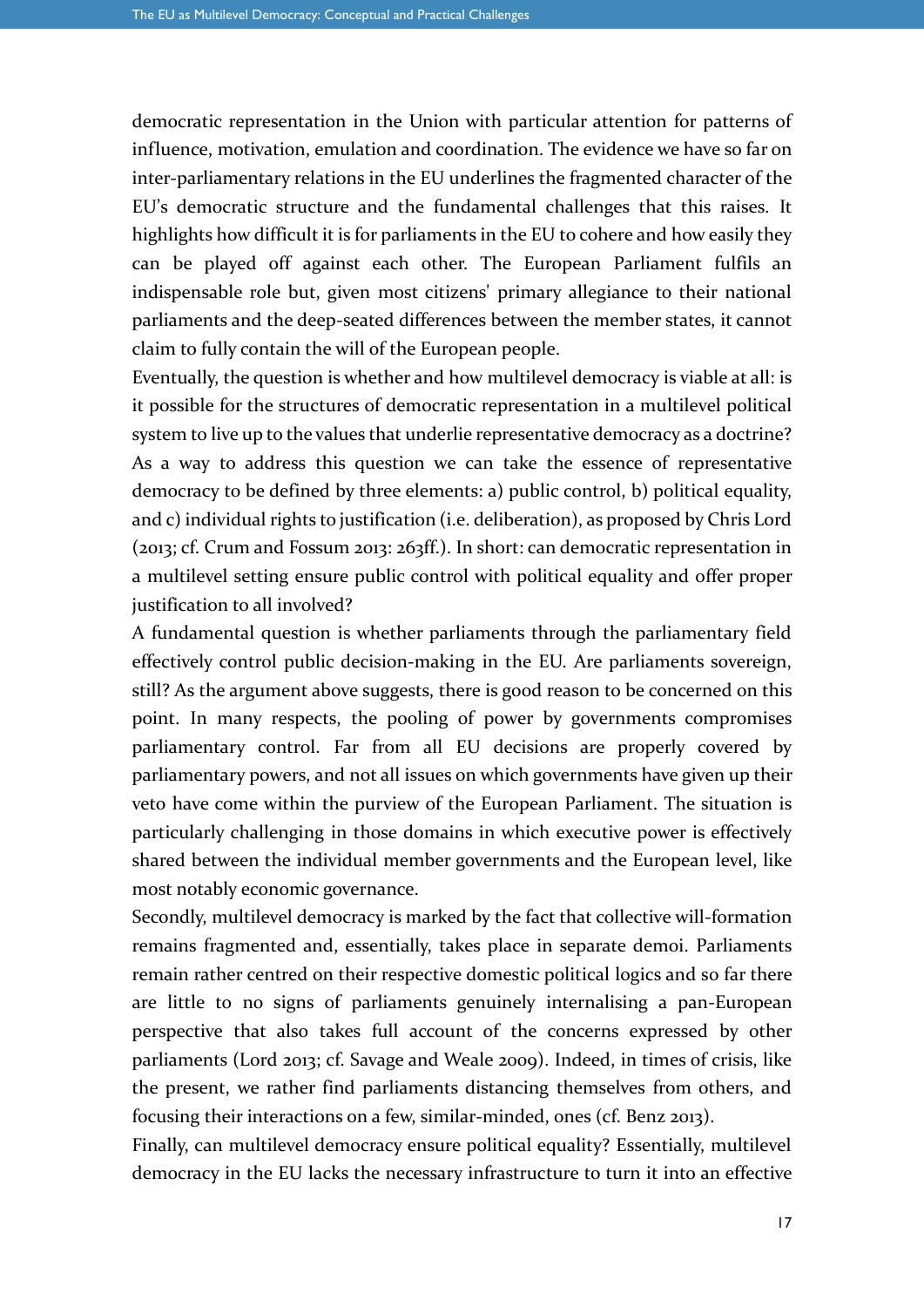parliamentary system, with elections, parties, deliberation and powers all working harmoniously together. Hence, the EU risks operating as a formal decision-making routine without being embedded in a proper ecology that connects it to its public – in fact, it does not even have a single, integrated public (constituency). What is more, we see that some actors and some parliaments, and hence the people they represent, have much more leverage than others. One example is the way the Bundestag has seen its position reinforced vis-à-vis the German government (and by implication vis-à-vis the EU at large) in the Euro crisis, while the parliaments from the bail-out countries have effectively been disabled (Benz 2013).

Thus, EU multilevel democracy continues to face deep conceptual and normative challenges. The fact that its constituent parts are considered well-established democracies certainly does not guarantee this to be the case for the whole. Yet, as I suggested before, those parts may well need the overarching whole to continue to perform the functions that have been entrusted upon them. What is more, also national democracies are not ideal democracies. Indeed, they may actually benefit from being incorporated into the EU's multilevel democracy as it may serve to correct certain exclusivist tendencies that have become entrenched in national political systems. For instance, new or marginal parties may use the EU system as a platform to build capacity and to find a way into national political systems where electoral thresholds and established structures usually work against them (Shemer-Kunz 2013). Thus, even if national democracies largely continue to operate as selfstanding entities, there are some distinct 'feedback effects', not only from national politics into European politics, but also from European politics back into national politics. Clearly, contemporary democratic politics in Europe is affected by the multilevel political order in which it has come to be embedded, but we are only starting to see the contours of what it requires to democratize that system as a whole.

## **Bibliography**

Bellamy, R. (2013), "An Ever Closer Union Among the Peoples of Europe": Republican Intergovernmentalism and Demoi-cratic Representation within the EU', Journal of European Integration 35(5): 499-516.

Benz, A. (2003) 'Compound Representation in EU Multi-Level Governance', in B. Kohler-Koch, ed. Linking EU and National Governance. Oxford: Oxford University Press.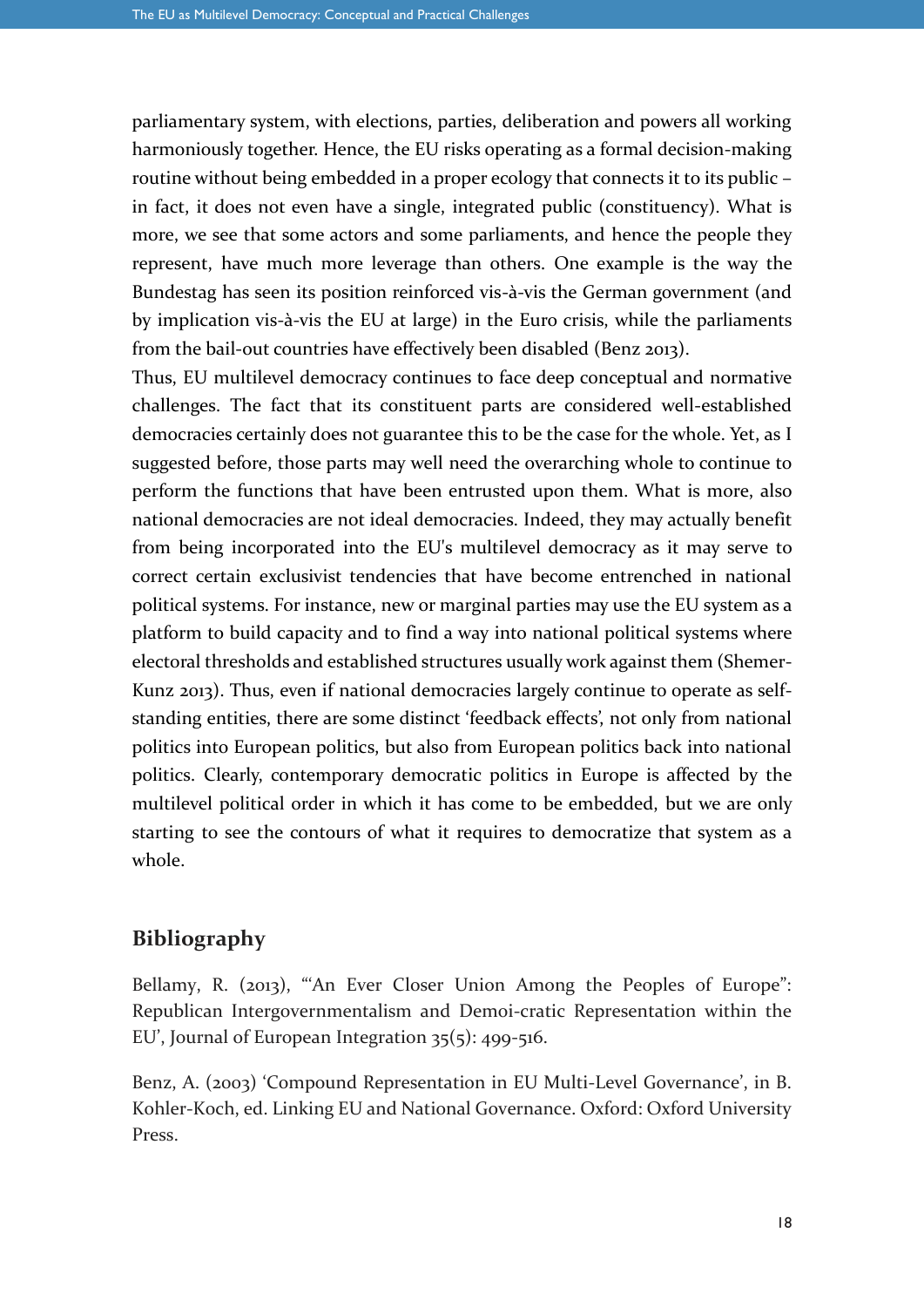Benz, A. (2013) 'An Asymmetric Two-Level Game: Parliaments in the Euro Crisis', Ch. 8 (pp. 125-40) in B. Crum and J.E. Fossum (eds) Practices of Inter-Parliamentary Coordination in International Politics. The European Union and Beyond. Colchester: ECPR Press.

Buzogány, A. (2013) 'Learning from the Best? Interparliamentary Networks and the Parliamentary Scrutiny of EU Decision-Making', Ch. 2 (pp. 17-32) in B. Crum and J.E. Fossum (eds) Practices of Inter-Parliamentary Coordination in International Politics. The European Union and Beyond. Colchester: ECPR Press.

Cheneval, F. and Schimmelfennig, F. (2013) 'The Case for Demoicracy in the European Union', Journal of Common Market Studies, 51(2): 334–50

Cooper, I. (2006) 'The Watchdogs of Subsidiarity: National Parliaments and the Logic of Arguing in the EU', Journal of Common Market Studies 44(2): 281–304.

Cooper, I. (2013) 'Deliberation in the Multilevel Parliamentary Field: The Seasonal Workers Directive as a Test Case', Ch. 4 (pp. 51-67) in B. Crum and J.E. Fossum (eds) Practices of Inter-Parliamentary Coordination in International Politics. The European Union and Beyond. Colchester: ECPR Press.

Cooper, I. (2014) 'Parliamentary Oversight of the EU after the Crisis: On the Creation of the 'Article 13' Interparliamentary Conference', LUISS Guido Carli School of Government Working Paper No. SOG-WP21/2014.

Cooper, I. (2015) 'A Yellow Card for the Striker: National parliaments and the defeat of EU legislation on the right to strike', Journal of European Public Policy 22(10): 1406-25.

Crum, B. and Fossum, J. E. (2009) 'The Multilevel Parliamentary Field: A Framework for Theorizing Representative Democracy in the EU', European Political Science Review 1(2): 249–71.

Crum, B. and Fossum, J.E. (eds) (2013) Practices of Inter-Parliamentary Coordination in International Politics. The European Union and Beyond. Colchester: ECPR Press.

Crum, B. and Miklin, E. (2013) 'Interparliamentary Coordination in Single Market Policy-Making: The EU Services Directive', Ch. 5 (pp. 71-85) in B. Crum and J.E. Fossum (eds) Practices of Inter-Parliamentary Coordination in International Politics. The European Union and Beyond. Colchester: ECPR Press.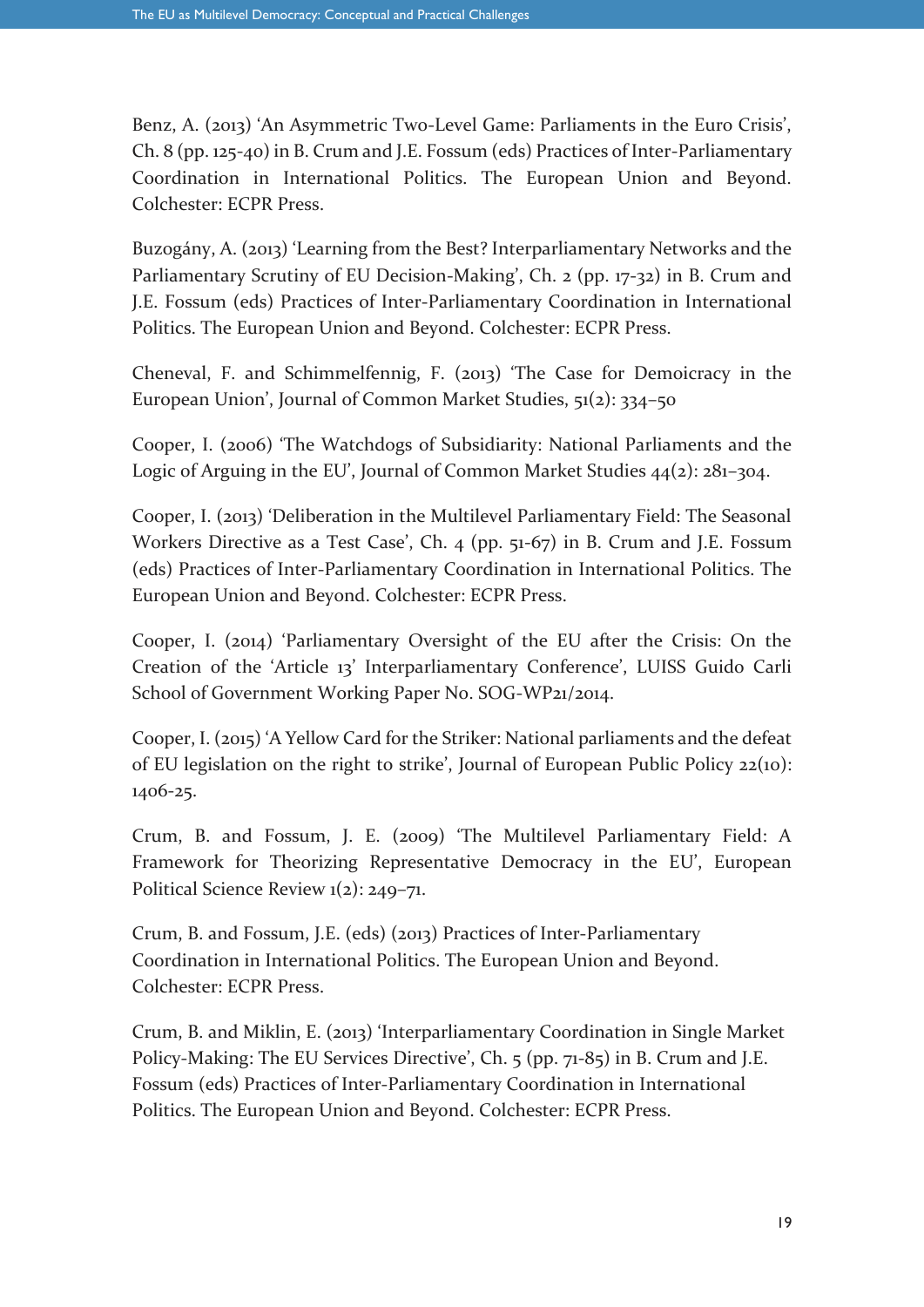Dawson, M. (2015) 'The Legal and Political Accountability Structure of 'Post-Crisis' EU Economic Governance', Journal of Common Market Studies 53(5): 976– 93.

Haas, E. (1958) The Uniting of Europe, Stanford: Stanford University Press.

Herranz-Surrallés, A. (2014) 'The EU's Multilevel Parliamentary (Battle)Field: Inter-parliamentary Cooperation and Conflict in Foreign and Security Policy', West European Politics 37(5): 957-75.

Hix, S. (2002) 'Parliamentary Behavior with Two Principals: Preferences, Parties, and Voting in the European Parliament', American Journal of Political Science  $46(3)$ : 688-698.

Hix, S., Roland, G. and Noury, A.G. (2007) Democratic Politics in the European Parliament. Cambridge: Cambridge University Press.

Hooghe, L. and Marks, G. (2009) 'A Postfunctionalist Theory of European Integration: From Permissive Consensus to Constraining Dissensus', British Journal of Political Science 39(1): 1-23.

Kreilinger, V. (2013) The New Inter-Parliamentary Conference for Economic and Financial Governance. Paris: Notre Europe – Jacques Delors Institute, October.

Kreppel, A. (2002) The European Parliament and Supranational Party System: A Study in Institutional Development. Cambridge: Cambridge University Press.

Lord, C. (2013) 'The European Union: Parliamentary Wasteland or Parliamentary Field?', Ch. 14 (pp. 235-49) in B. Crum and J.E. Fossum (eds) Practices of Inter-Parliamentary Coordination in International Politics. The European Union and Beyond. Colchester: ECPR Press.

Maurer, A. (2002) Parlamentarische Demokratie in Europa. Der Beitrag des EP und der nationalen Parlamente. Baden-Baden: Nomos.

Miklin, E. and Crum, B. (2011) 'Inter-Parliamentary Contacts of Members of the European Parliament. Report of a Survey', RECON Online Working Paper 2011/08. Oslo: ARENA Center for European Studies.

Moravcsik, A. (1994) Why the European Community Strengthens the State: Domestic Politics and International Institutions, Center for European Studies Working Paper Series 52, Cambridge Mass.: Harvard Center for European Studies.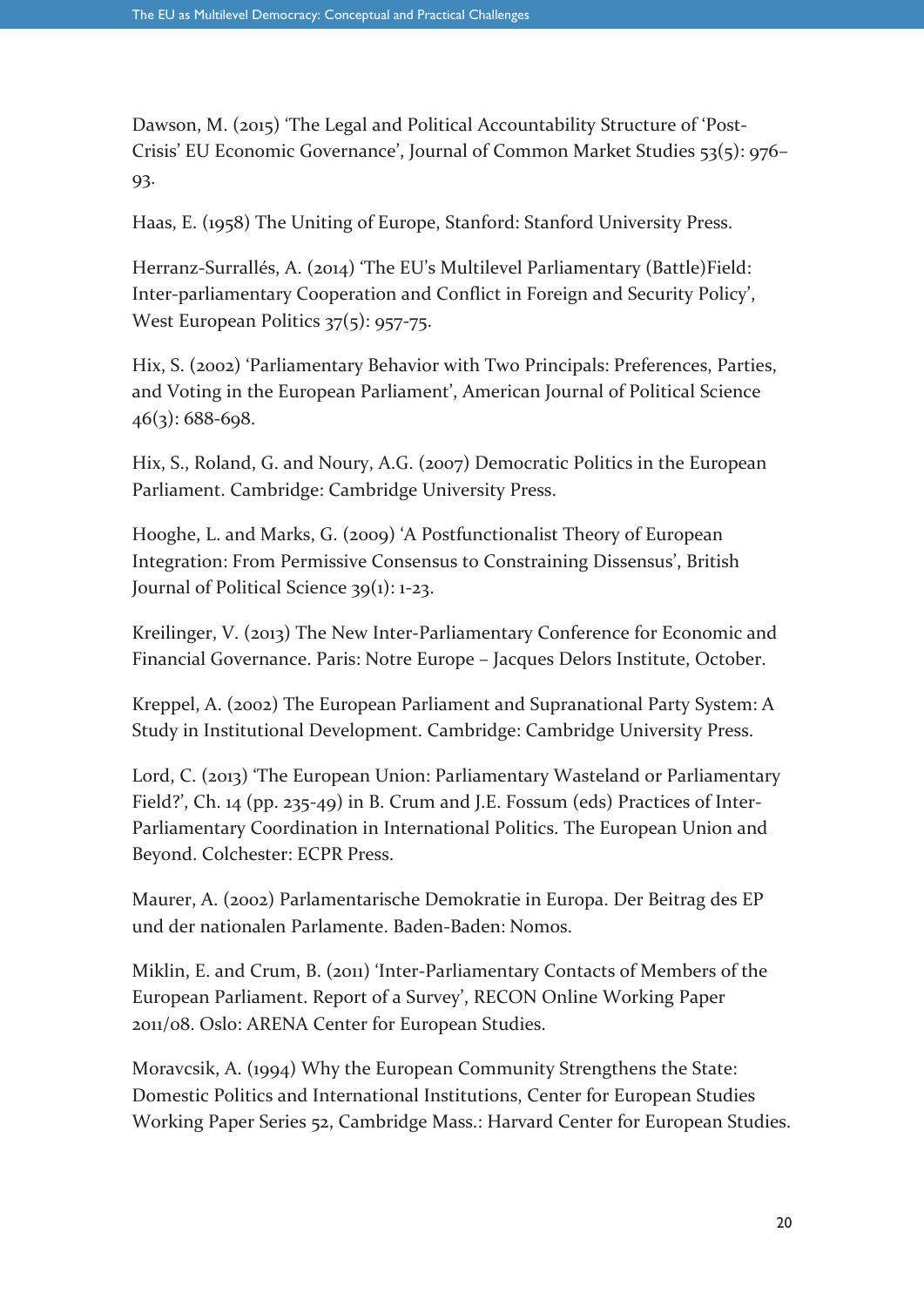Neunreither, K. (1994) 'The Democratic Deficit of the European Union: Towards Closer Cooperation between the European Parliament and the National Parliaments', Government and Opposition 29(3): 299-314.

Neunreither, K. (2006) 'The European Parliament and National Parliaments: Conflict or Cooperation?', pp. 164-87 in K. Auel and A. Benz (eds) The Europeanisation of Parliamentary Democracy. London: Routledge.

Nicolaïdis, K. (2004) 'The New Constitution as European "Demoi-cracy"?', Critical Review of International Social and Political Philosophy 7(1): 76-93.

Nicolaïdis, K. (2012) 'The Idea of European Demoicracy', pp.247-74 in J. Dickson and P. Eleftheriadis (eds) Philosophical Foundations of European Union Law. Oxford: Oxford University Press.

Peters, D., W. Wagner and C. Glahn (2013) 'Parliaments at the Water's Edge: The EU's Naval Mission Atalanta', Ch. 7 (pp. 105-23) in B. Crum and J.E. Fossum (eds) Practices of Inter-Parliamentary Coordination in International Politics. The European Union and Beyond. Colchester: ECPR Press.

Rasmussen, A. (2008) 'Party Soldiers in a Non-Partisan Community?', Journal of European Public Policy  $15(2)$ :  $1164-83$ .

Raunio, T. (2009) 'National Parliaments and European Integration: What We Know and Agenda for Future Research', The Journal of Legislative Studies 15(4): 317-34.

Raunio, T. and Hix, S., (2000) 'Backbenchers Learn to Fight Back: European Integration and Parliamentary Government', West European Politics 23: 142-68.

Rittberger, B., (2005) Building Europe's Parliament – Democratic Representation Beyond the Nation-State. Oxford: Oxford University Press.

Savage, D. and Weale, A. (2009) 'Political Representation and the Normative Logic of Two-Level Games', European Political Science Review 1(1): 63-91.

Shemer-Kunz, Y. (2013) 'The "Back Door" to National Politics: The French Greens and the 2009 European Parliament Elections', Ch. 10 (pp. 161-74) in B. Crum and J.E. Fossum (eds) Practices of Inter-Parliamentary Coordination in International Politics. The European Union and Beyond. Colchester: ECPR Press.

Schmidt, V. (2006) Democracy in Europe: The EU and National Polities. Oxford: Oxford University Press.